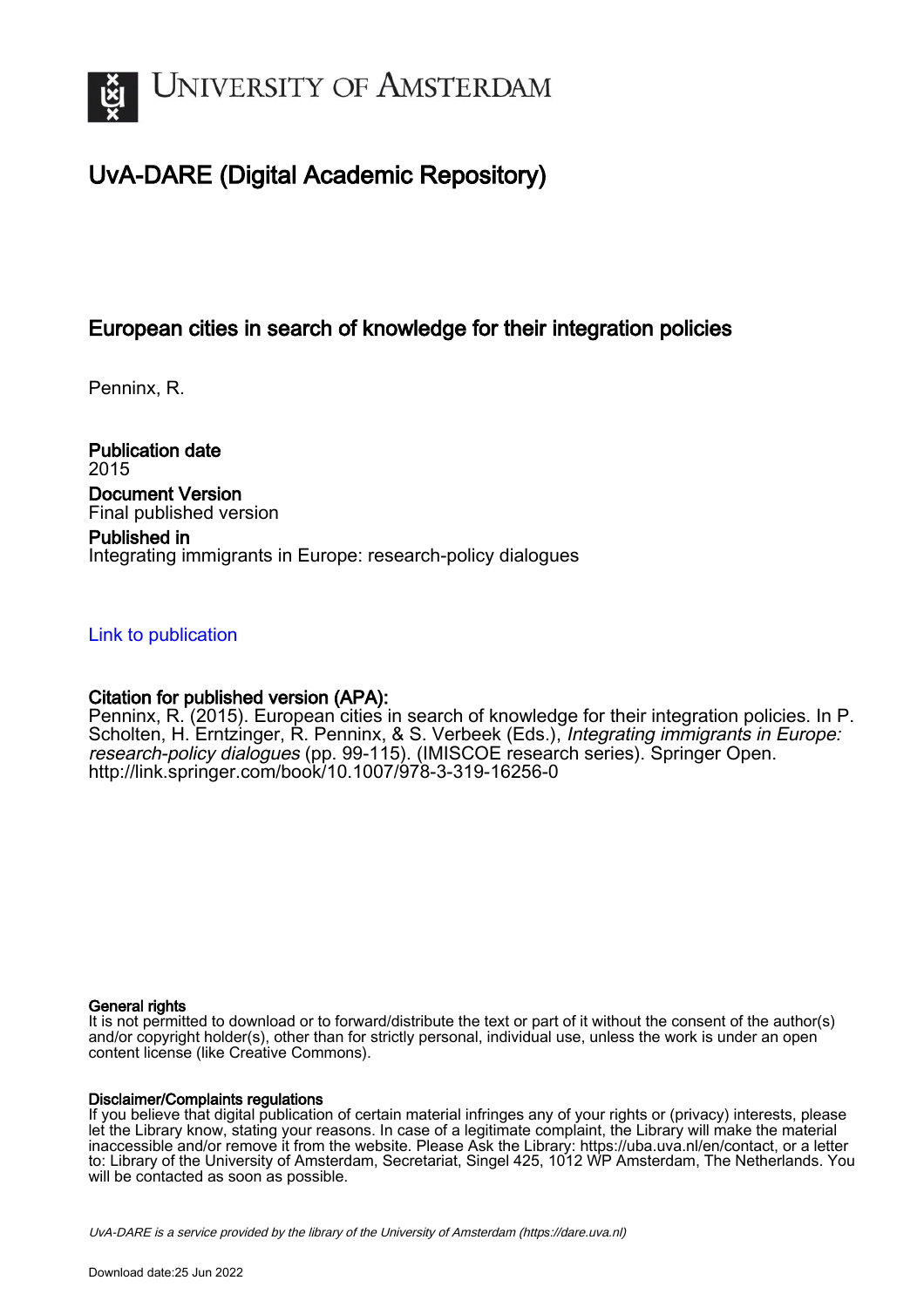# **Chapter 6 European Cities in Search of Knowledge for Their Integration Policies**

**Rinus Penninx**

#### **6.1 Introduction**

In the study of integration policies, the national level of individual countries has been the dominant unit of analysis. In such studies, integration policies towards newcomers are studied under the assumption that such a national frame sets conditions for processes of integration everywhere in the country and at all levels. There is an abundance of such national studies, often funded by policy agencies. There is also an established tradition of comparative studies of countries and their integration models,<sup>1</sup> including a critical stream of studies on such 'national models' (see also Chap.  $4$ ).<sup>[2](#page-1-1)</sup>

Studies of integration processes and policies at the lower levels of cities and municipalities are more recent than national ones. A quick inventory of the international literature reveals that such studies appeared already well before the turn of the century. Early studies focused predominantly on the political dimension of integration and policies related to civic and political participation, as in the case of Patrick Ireland's study of four cities in France and Switzerland (Ireland [1994\)](#page-15-0); Rex and Samad [\(1996\)](#page-16-0) on Birmingham and Bradford; Blommaert and Martiniello [\(1996\)](#page-14-0) on Antwerp and Liège; Garbaye [\(2000\)](#page-15-1) on Birmingham and Lille; Bousetta

R. Penninx  $(\boxtimes)$ 

<span id="page-1-0"></span><sup>1</sup>For an overview of European studies, see Penninx et al. [2006.](#page-16-1) For a recent overview of policymaking (in ten European countries) see Zincone et al. [2011.](#page-17-0)

<span id="page-1-1"></span><sup>&</sup>lt;sup>2</sup>See for example Favell [1998;](#page-15-2) Bommes and Morawska [2005;](#page-14-1) Thränhardt and Bommes [2010;](#page-16-2) Entzinger and Scholten [2014.](#page-15-3)

Institute for Migration and Ethnic Studies, University of Amsterdam, Nieuwe Achtergracht 166, 1018 WV Amsterdam, Netherlands e-mail: [m.j.a.penninx@uva.nl](mailto:m.j.a.penninx@uva.nl)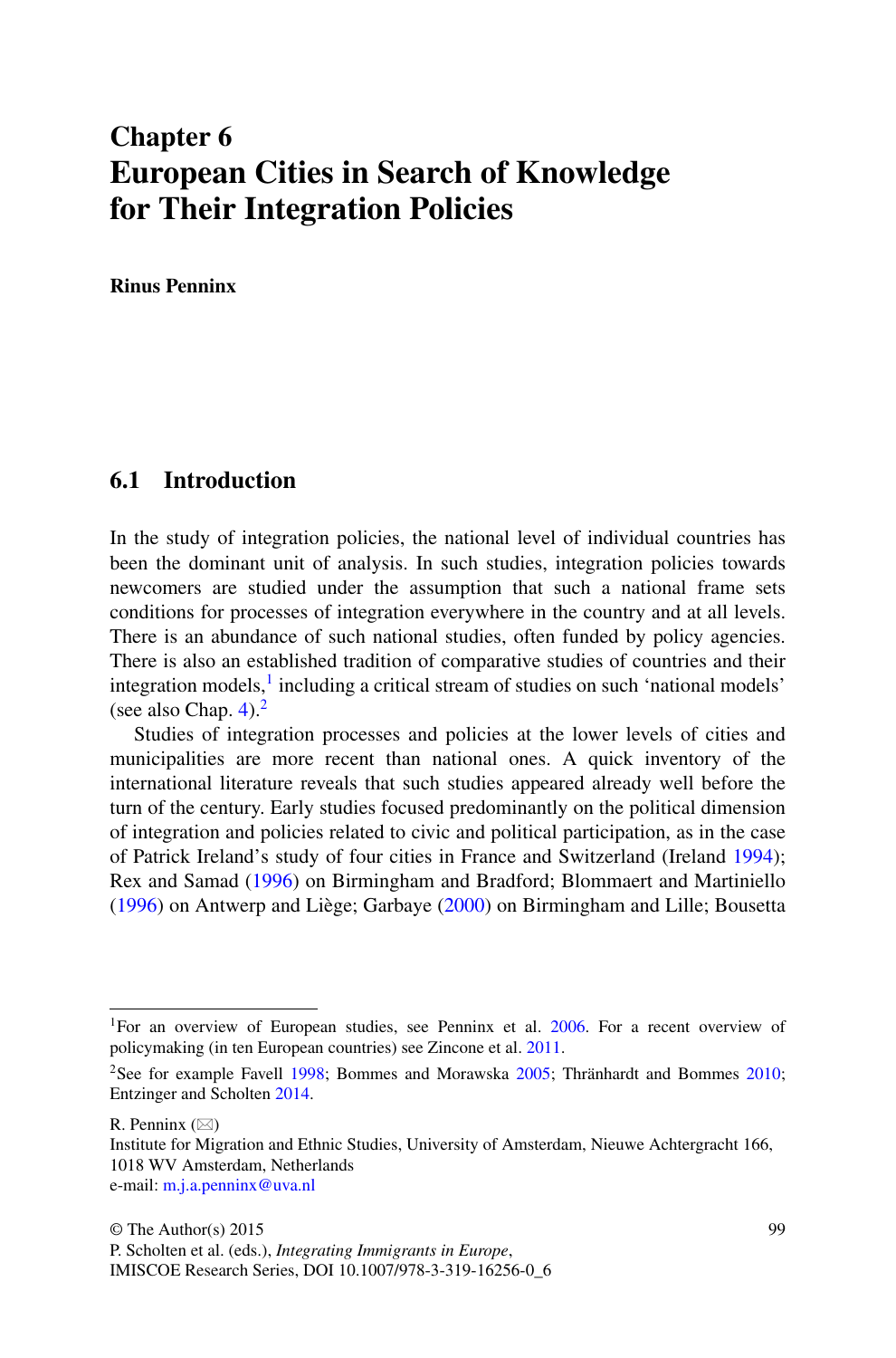[\(2001\)](#page-14-2) on Antwerp, Liège, Lille and Utrecht and Fennema and Tillie [\(2004\)](#page-15-4) on Amsterdam, Liège and Zürich. Other studies focused on specific aspects of local policies such as housing and segregation patterns in nine cities (Musterd et al. [1998\)](#page-16-3), policing in Paris, Marseille and Lyon as compared to New York and Chicago (Body-Gendrot [2000\)](#page-14-3), local policies relating to Islam and Muslim institutions in European cities (Rath et al. [2001;](#page-16-4) Maussen [2009\)](#page-15-5) or the management of diversity in the implementation of local policies in Manchester and Marseille (Moore [2001,](#page-15-6) [2004\)](#page-15-7). More recently we also saw examples of attempts to compare the making of local integration policies (Caponio and Borkert [2010;](#page-15-8) Gesemann and Roth [2009\)](#page-15-9).

An early large-scale comparative analysis of integration policies at the local level of cities has been done in the MPMC-project (Multicultural Policies and Modes of Citizenship in European Cities). The MPMC-project ran from 1996 till 2004. It focused in its empirical research particularly on the political participation of immigrants, but that specific focus was framed in a more general comparison of cities, their immigrants and local governmental policies. Systematic descriptions were made of 16 major European cities and Tel Aviv.<sup>3</sup> In two book publications (Rogers and Tillie [2001;](#page-16-5) Penninx et al. [2004\)](#page-16-6) general comparisons of policies and cities were supplemented by in-depth comparisons on selected topics. Alexander [\(2004\)](#page-14-4) used this material not only to construct a first typology of local policies, but also to devise a new in-depth comparison of policies in Amsterdam, Paris, Rome and Tel Aviv (Alexander [2003,](#page-14-5) [2007\)](#page-14-6).

There is thus an increasing scientific literature on local integration policies, but does this literature inform us about the existence of research-policy structures and dialogues at the local level? Are local policymakers searching for knowledge and/or are researchers providing knowledge relevant for policies? The literature mentioned above is not commissioned and funded by cities or local policymakers, so not part of a research-policy dialogue. But there is also a less well known (and difficult to find) subset of local research on migrant policies. It is this local policy-research nexus that I would like to explore in this contribution.

In the exploration below, I will try to systematise evidence from personal observations as a researcher and policymaker in the Netherlands,[4](#page-2-1) from research institutes within the IMISCOE-consortium, from my participation as a researcher in research projects on local integration policies, such as the MPMC-project and the CLIP-project (Cities for Local Integration: see below), and from advising cities on their policies. In the course of this exploration, I will make some observations

<span id="page-2-0"></span><sup>&</sup>lt;sup>3</sup>The city templates are available on the UNESCO website: <www.unesco.org/most>

<span id="page-2-1"></span><sup>4</sup>The author worked in Dutch ministries responsible for (stimulating local) integration policies from 1978 till 1988. He was director of the Institute for Migration and Ethnic Studies at the University of Amsterdam from 1992 to 2006. He was co-chair of the International Metropolis-project from 1999 till 2009. He was coordinator of IMISCOE – a European network of research institutes in the field of migration and integration – from its inception in 2004 until 2014. In all these capacities he has been involved in policy-research dialogues, including those at the local level in Dutch cities (Amsterdam and Haarlem) and through the CLIP-project in Copenhagen (Denmark) and Turku (Finland). See: Penninx [1988,](#page-16-7) [2005a,](#page-16-8) [b,](#page-16-9) [2009;](#page-16-10) Penninx et al. [2004;](#page-16-6) Wolff et al. [1999.](#page-17-1)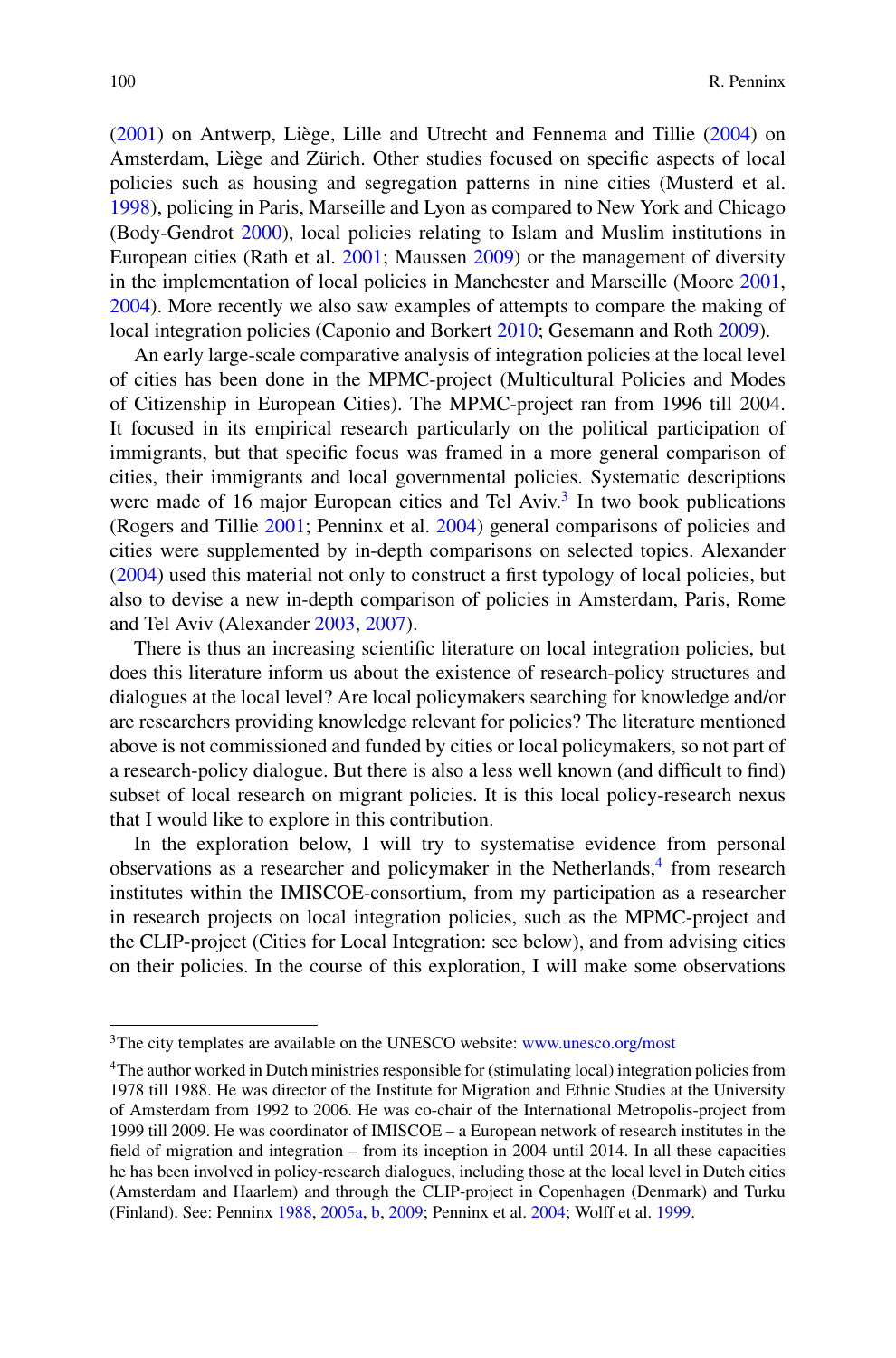on how cities define their needs and possibilities to acquire knowledge that they perceive as relevant. The special position of local authorities in the multi-level governance of migration and integration (i.e. their relations with national and European Union policies) receives special attention, since this influences their possibilities to collect certain knowledge. I will also outline a number of initiatives led by cities for horizontal exchange of relevant knowledge on good or best practices that have sprung up during the last decade. Finally, I will make some tentative concluding remarks on the policy-research-nexus on the local level.

### **6.2 Dutch Cities in the Quest to Acquire Knowledge About Migrant Integration**

In 1986, the Advisory Committee Research on Minorities in the Netherlands (ACOM) published a 'Review of Municipal Minorities Research': a survey of some 100 research projects initiated by 54 municipalities in the Netherlands, not including the four major cities Amsterdam, Rotterdam, The Hague and Utrecht (Uniken Venema [1986\)](#page-16-11). More than 80 % of these municipalities had been engaged in research or were doing so at that time. The four largest cities had built up significant research programmes by then (Uniken Venema [1986:](#page-16-11) i). The report notes that the decisions to have research done were mostly taken by either researchers or policymakers working for the city who wanted policy-relevant data or information. The research was often implemented by municipal research or statistical departments. Most of it was small in scale.

The significant engagement of Dutch cities and municipalities in research and data collection about migrants in their cities should be understood against the background of a new national policy: the national government had decided in 1980 to have an Ethnic Minorities Policy for the integration of immigrant groups in the Netherlands (Ministerie van Binnenlandse Zaken [1980\)](#page-15-10). One of the starting points of that new policy was that cities and local authorities should develop an active local integration policy for immigrants and minorities. To stimulate local authorities to do so a special temporary regulation was made to finance extra costs for setting up local policies (the 'Extra Bestuurskosten Regeling'), starting in 1980. One of these extra costs mentioned explicitly was research for policy. Local authorities thus received funding from the national government that they could use to have research done. Obviously this funding facility was readily used. This was confirmed in an analysis of research projects on minorities in the Netherlands in the period 1981–1985: the percentage of research projects financed by cities/municipalities had increased from 6 % in 1981 to 25 % in 1984 (Penninx [1988:](#page-16-7) 13).

Admittedly, such a stimulating environment for research initiatives at the local level was exceptional in Europe in the 1980s: the Netherlands was one of the few countries that developed a national integration policy quite early (i.e. before the turn of the century). The other country that had an integration policy (still earlier,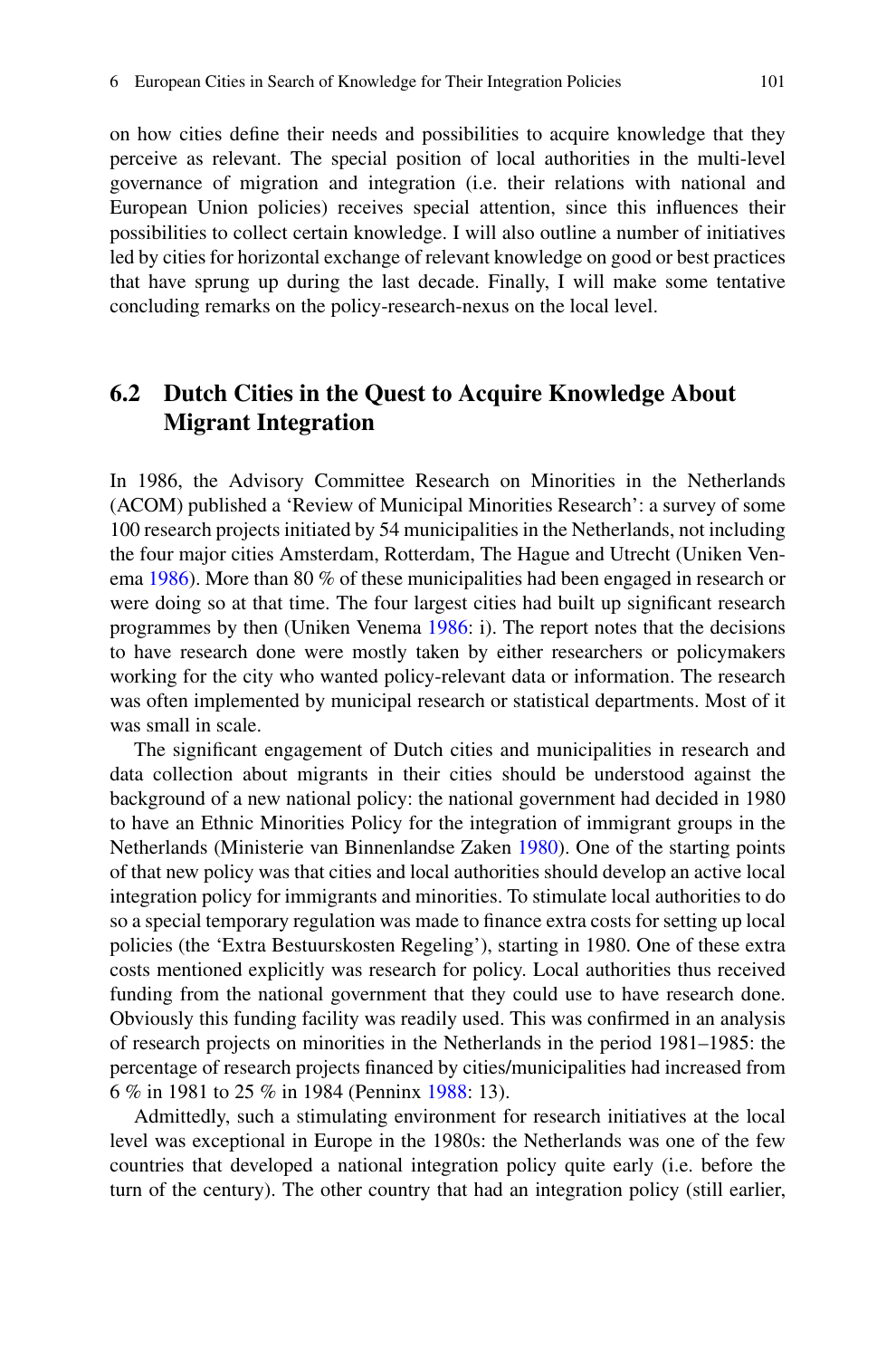since 197[5](#page-4-0)) was Sweden.<sup>5</sup> Probably there was also an early local Policy-Research Nexus in Sweden, although one of the few reviews of policy-research connections in Sweden that covers the period between 1965 and 1984 (Hammar [2004\)](#page-15-11) does not mention cities as initiators or users of research. For the later period, after 1984, there is more evidence that Swedish cities – particularly Stockholm, Göteborg and Malm $\ddot{\mathrm{o}}$  – have initiated and co-financed research from universities in their cities on a significant scale and developed contacts with the universities in their cities on issues of local integration policies.

What function did research on the local level in the Netherlands have for policymakers and what function did that research have in the policy cycle? In view of the specific context, local research projects in the Netherlands were not initiated as tools for *recognition and problem definition* in the first phase of such a cycle*.* Instead, recognition and problem definition were attributable to the (national) context and policy. Local research projects had much more of a function for the second phase – that of supporting the concrete *instrumentation of policies*. Such research was supposed to answer questions about what issues policymakers should prioritise and what instruments could be used. Later, when local policy was in place, the attention shifted to the third phase of the cycle: evaluation. Monitoring outcomes of policy and evaluation of policies became central issues in research. As to monitoring, cities chose predominantly two forms: the first were self-evaluative monitoring systems to be filled in by practitioners themselves. (Sometimes such systems were designed with external help from researchers.) The second is that the statistical services of the city were asked to produce data regularly and in a systematic way.

Cities, particularly larger cities that built up a longstanding tradition of integration policies such as Amsterdam and Rotterdam in the Netherlands, did commission part of their research to external researchers: to universities but also to commercial research institutes. In the case of Amsterdam, for example, the Institute for Migration and Ethnic Studies (IMES) at the University of Amsterdam was commissioned regularly since its inception in 1992 by the city to do evaluation studies, often on a specific part of their policies or a specific strategy. IMES evaluated e.g. the specific strategy of one of the districts of Amsterdam to engage organisations of immigrants in policymaking and implementation in the district (Wolff et al. [1999\)](#page-17-1), and more recently did a study about radicalisation of Muslims in Amsterdam (Slootman and Tillie [2006\)](#page-16-12). In Rotterdam, the Citizenship, Migration and the City (CIMIC) programme of the Faculty of Social Sciences has more recently developed

<span id="page-4-0"></span><sup>&</sup>lt;sup>5</sup>One could argue that also the UK had early integration policies since the mid-1960s, but these policies focused primarily on 'race relations' and did not go under the label of 'integration'.

<span id="page-4-1"></span><sup>6</sup>The city of Malmö is closely connected to the emergence of the MIM-department (Malmö Institute for Studies of Migration, Diversity and Welfare) at Malmö University. The city has financed among other things the Guest Professorship in International Migration and Ethnic Relations in Memory of Willy Brandt since 1998.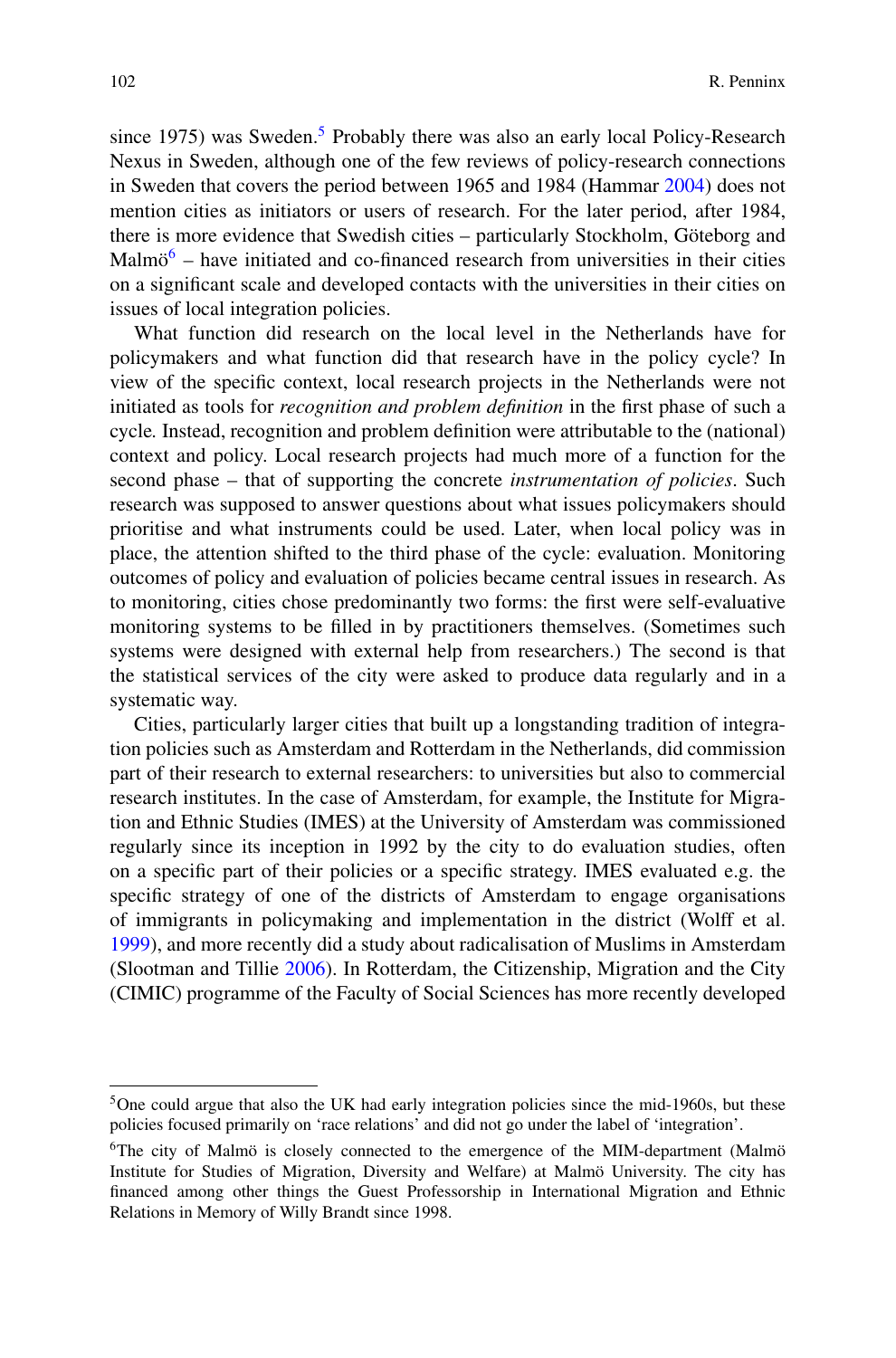regular contacts between the Erasmus University and the city, which includes commissioning research by the city of Rotterdam[.7](#page-5-0)

In the fourth phase of the policy cycle, local politicians and policymakers also regularly felt the need to reformulate policies. That need could be based primarily on monitoring and evaluation, but was often also inspired primarily by a need for a political redefinition of the field. Researchers were often asked to participate in commissions to advise politicians and policymakers on this. For example, I participated in an expert commission (Commissie van Deskundigen [1998\)](#page-15-12) that advised the city of Amsterdam on the revision of their minorities policy in 1998.

As regards the question of how cities use knowledge, and what kind of knowledge, the material suggests that they use research and knowledge primarily for the instrumentation of their policies. In the course of time cities have formulated their specific needs more and more in terms of 'exchange of policy practice', often called good or best practices. Initiatives for such international exchange and learning between cities had already started in the Netherlands by the 1990s. For example, in 1998 the city of Amsterdam and its local district mayors invited policymakers and practitioners from Antwerp, Berlin, Birmingham, Brussels, Copenhagen, Frankfurt am Main, Liège, London, Manchester, Madrid, Milan, Rotterdam, Stockholm, Utrecht and Vienna for the Ethnic Minorities and Local Government Conference (Bestuurlijk Overleg Stadsdelen [1998\)](#page-14-7). The conference itself also illustrates a form of research-policy dialogue on the local level: the city organisers hired researchers to prepare the conference and several of the invited cities brought their own scientific advisors to the conference (Amsterdam, Liège, London, Manchester, Rotterdam and Stockholm).

The city of Amsterdam conference in 1998 was not exceptional in the Netherlands: the city of Haarlem, for example, organised a conference in 2004 with its twin cities Osnabrück (Germany) and Angers (France) comparing the integration policies of the three cities. A comparative report was commissioned from the Institute for Migration and Ethnic Studies of the University of Amsterdam (Penninx [2005b\)](#page-16-9). When doing the comparative study, it turned out that the city of Osnabrück had commissioned studies from the Institute for Migration and Intercultural Studies (IMIS) at the University of Osnabrück in 1998 and 2000 (by Michael Bommes and others) to revise its policies.<sup>8</sup>

<span id="page-5-0"></span> $7$ The city's interest in research is also expressed in the fact that the city co-financed in the past a special chair on Islam and recently supported the transition of the coordination of IMISCOE to the Erasmus University of Rotterdam.

<span id="page-5-1"></span><sup>8</sup>The first 1998 report led to new integration policies in the city of Osnabrück in 1999, very much inspired by Dutch local integration policies. In a second report of 2000, IMIS reported on the feasibility of concrete policies in five areas.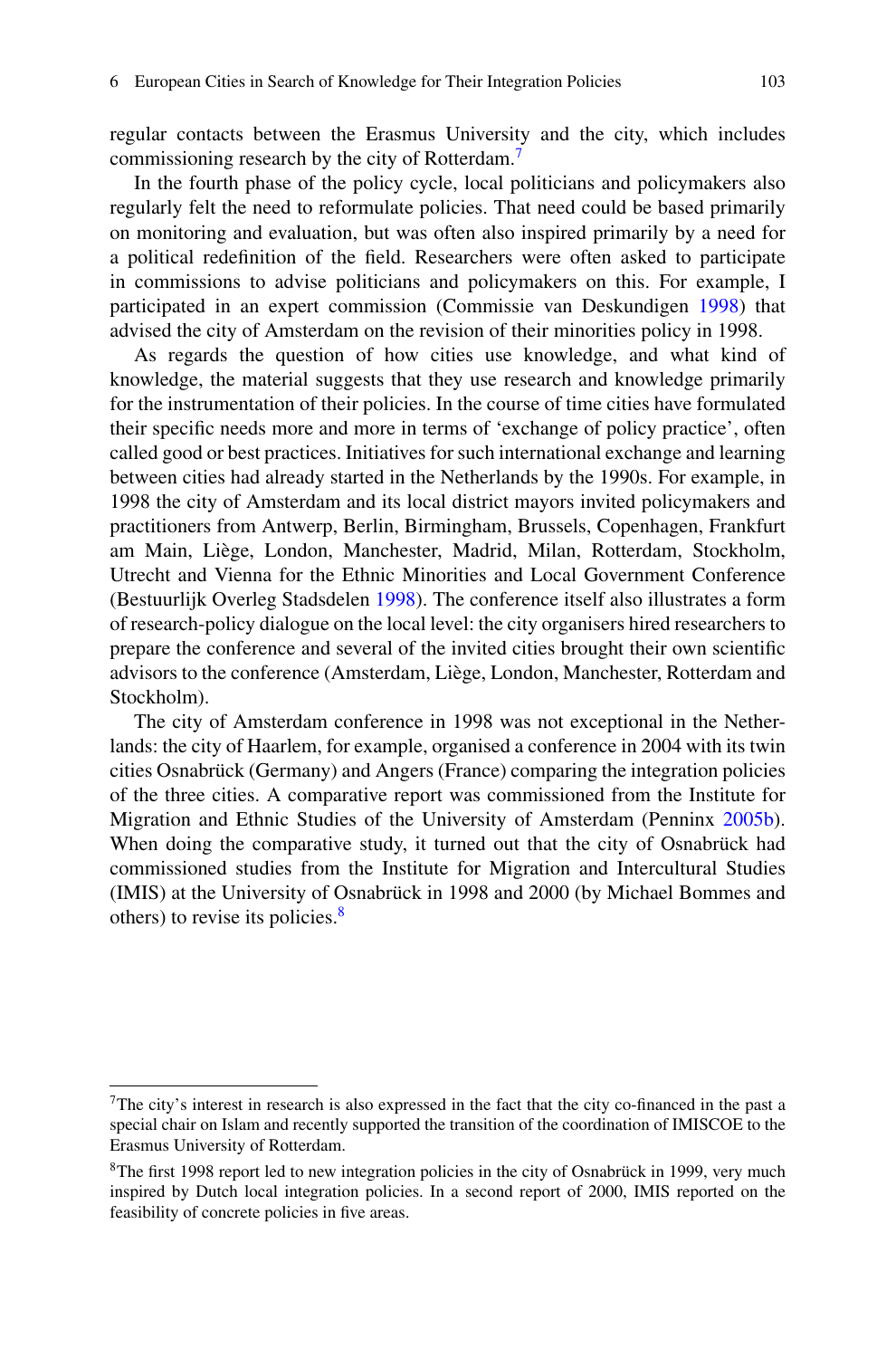#### **6.3 European Cities and Their National Connections**

Local integration policies have always been in the shadow of national integration policies or in the shadow of the absence of the latter, first of all because immigration policies (decisions about who is allowed to enter and stay) are made at the national level. If immigration policy is followed by a national integration policy, as happened in an early phase in Sweden (since 1975) and the Netherlands (since 1980), then local integration policies are stimulated and facilitated by such national policies. That is why Dutch and Swedish cities do have a longer history of local integration policies than other European cities. By implication, they also have developed forms of local research-policy dialogues, as described above for Dutch cities.

But immigration in Europe in the second half of the twentieth century was not necessarily followed by integration policy at the national level: most West European countries experienced significant immigration but did not enact national integration policies until the turn of the century. Nevertheless, immigrants did settle in cities and municipalities and some of these cities (but by no means all!) did develop integration policies, also in the absence of national policies. Quite a few of the cities that Amsterdam had invited to its conference in 1998 (the ones not coming from the Netherlands, Sweden and the UK) were cities that had pioneered local integration policies without the support of their national authorities.

Similarly, cooperation between universities and cities on research and integration policies, such as we mentioned for the Dutch case, was not exceptional in the late 1990s in Europe. When I was preparing the IMISCOE Network of Excellence in 2003, most of the 19 research institutes that were part of the IMISCOE-project in the beginning had undertaken a significant number of research projects commissioned by cities and local authorities. This was clearly the case for IMES (University of Amsterdam), CEDEM (University of Liège, Belgium), CEIFO (University of Stockholm, Sweden), COMPAS (University of Oxford, United Kingdom), efms (University of Bamberg, Germany), IMIS (University of Osnabrück, Germany), the Austrian Academy of Sciences (in Vienna, Austria) and FIERI (in Torino, Italy)[.9](#page-6-0)

Swiss cities are interesting cases to illustrate how cities have developed local integration policies in a national context with a long history of temporary employment of foreign workers in which the concept of integration was non-existent (D'Amato and Gerber [2005;](#page-15-13) Wicker [2003\)](#page-16-13). In the second half of the 1990s, anthropologists (ethnologists) at universities in the cities of Zurich, Bern and Basel conducted research on the integration of immigrants and – in collaboration with city authorities – developed so called '*Integrationsleitbilder*' (integration policy frames: Begert [2005;](#page-14-8) Kessler [2005;](#page-15-14) Tremp [2005\)](#page-16-14). Contrary to what I described for cities in the Netherlands, this input of researchers did function as the first phase of a policy cycle, that of *recognition and problem definition*. At the same time

<span id="page-6-0"></span><sup>9</sup>It is not accidental that five of these institutes formed the consortium that would provide CLIPcities with the case-study research and the comparative reports of their policies between 2006 and 2012.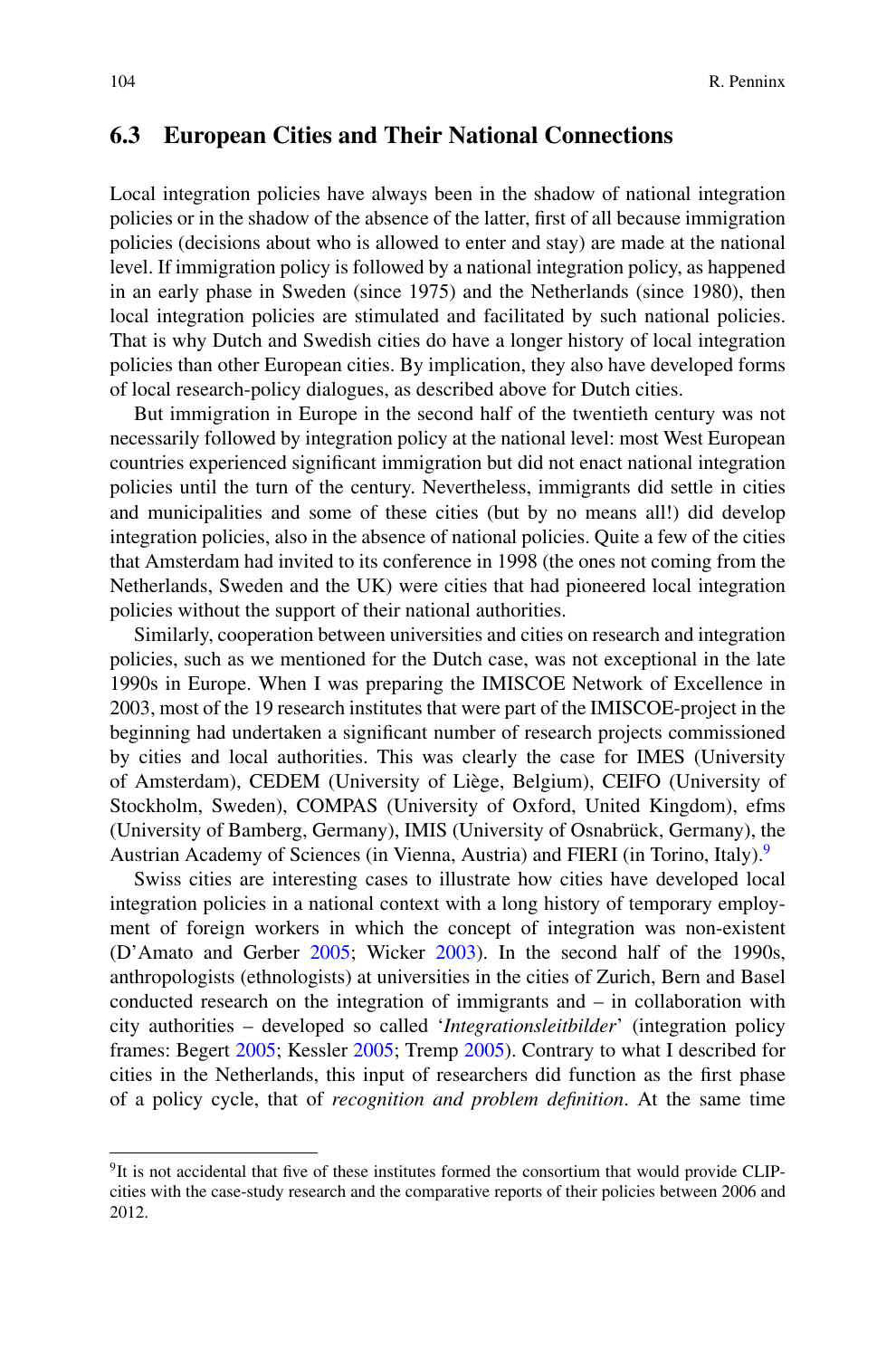the cities cooperated – amongst other things by organising a joint conference in which these *Leitbilder* were presented and discussed – in presenting their initiatives to national authorities, suggesting that the national government should have an integration policy and should support cities in their integration policies. However this latter initiative was not successful: it took several more years before the concept of integration was introduced at the national level in Switzerland.

Whatever the history of local integration policies, a common characteristic during the last decade seems to be that tensions between cities and national governments on a number of issues developed or increased (see e.g. Scholten [2013](#page-16-15) for the Dutch case). Such tensions may relate to different views on how to implement (restrictive) immigration policies: how to handle irregular migrants in practice, particularly the ones that cannot be returned to their country of origin? How to implement restrictions on access to facilities and services in the domains of employment, housing, education and health in order to combat illegal residence?<sup>10</sup> Disagreement between national and local authorities may also relate to the new reception policies, the civic integration courses, the increased cultural requirements for continued residence and for naturalisation: where national policies may be quite ideological on such matters, local policy practitioners tend to look more for feasible practical solutions that are acceptable in immigrant communities. Tensions also arise when the financing of integration facilities is at stake, particularly when national policies prescribe new action, but do not deliver the financial and other resources needed to implement it.

Such tensions make it clear that the interests at stake in integration policies and their implementation may differ substantially, or be perceived as different, at the local and national level. At the city level, the confrontation with the day-today consequences of immigration is far more direct, and especially immigrants more immediately feel the implications of policies. European cities are increasingly aware that they need long-term, consistent integration policies in order to preserve their viability as communities and their liveability for all residents. During the last decade, cities have increasingly turned to new partners outside the national arena in their search for knowledge and resources for their policies, as we shall see below.

### **6.4 EU Integration Policy and Horizontal Cooperation Between Cities**

Recently European cities have developed significant new relations outside their national context, particularly in the form of networks of cities that exchange knowledge and practical experiences in local integration policies. Although such initiatives primarily aim at cross-national horizontal forms of cooperation between

<span id="page-7-0"></span><sup>&</sup>lt;sup>10</sup>The Linkage Law in the Netherlands, for example, obliges all public service providers to check for legal residence of clients. Illegal clients should not be served.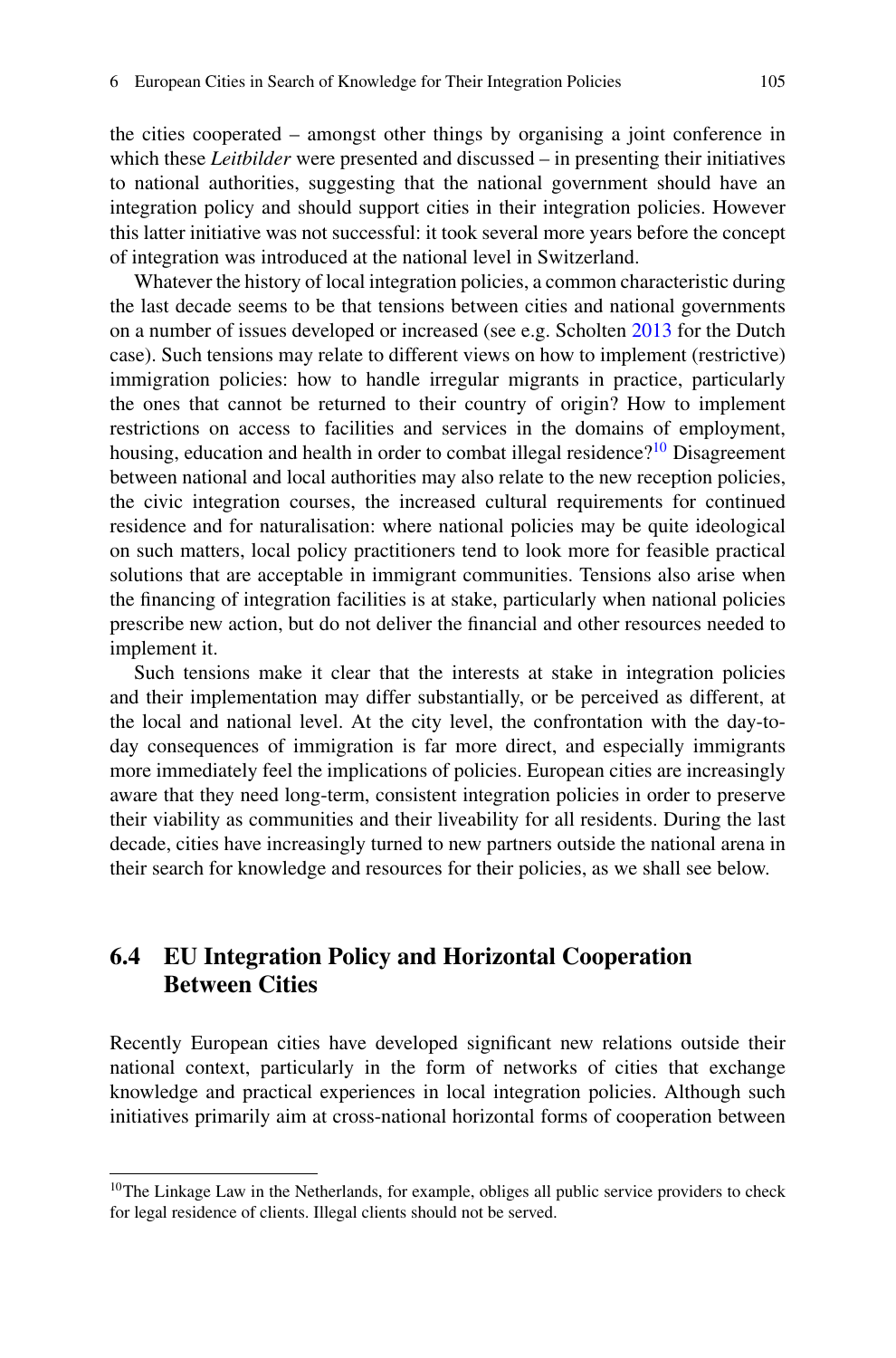cities, all of these networks have strong connections with and support from the European Commission. New coalitions have emerged in the multi-level governance of migration and integration in Europe.

This new constellation goes back the Amsterdam Treaty of 1997 and the Tampere Summit of ministers responsible for migration and integration policies in 1999. These had stipulated that asylum and migration should become a common EU policy domain, that existing migration policies and practices should be harmonised, and that third-country nationals who are long-term residents should be granted rights that approximate those of EU-citizens as closely as possible (which was the interpretation of the integration concept at that time).

In the first period of the Tampere Programme (1999–2004), EU policymaking concentrated strongly on the harmonisation of migration and asylum policies; integration was nearly absent (Van Selm and Tsolakis [2004\)](#page-16-16). In fact, until 2003 EU policies started from the implicit assumption that if the legal position of immigrants was made as equal as possible to national citizens (as the Tampere programme stipulated), and if adequate instruments were put in place to combat discrimination, then integration processes could be left to societal forces. Thus, legal integration of TCNs was to be ensured by means of the directives on family reunification and free movement after 5 years on the one hand, and by anti-discrimination directives on the other.

It was only in 2003 that the European Commission came up with a more comprehensive view on integration policies in its Communication on Immigration, Integration and Employment.<sup>11</sup> This Communication defined integration as 'a two-way process based on reciprocity of rights and obligations of Third-Country Nationals and host societies that foresee the immigrant's full participation' (European Commission [2003\)](#page-15-15). This holistic policy approach targets all dimensions of integration (economic, social and political rights, cultural and religious diversity, citizenship and participation). In November 2004, the Council of Ministers responsible for integration agreed on the Common Basic Principles (CBP) for integration as a first step towards a common framework for a European approach to immigrant integration.<sup>[12](#page-8-1)</sup>

In contrast to EU migration policies, which are governed by communitarian principles (first pillar), EU integration policymaking is on an intergovernmental basis (third pillar). This means that policies have to be decided through consensus of member states and there is no binding legislation and directives. This has two effects on the making of policies. On the one hand, national governments do protect their sovereign right to decide in many domains that are important in the broad

<span id="page-8-0"></span><sup>11</sup>EC COM [\(2003\)](#page-15-15) 336 final.

<span id="page-8-1"></span><sup>&</sup>lt;sup>12</sup>This shift to a very broad conception of integration, however, did not go together with a broadening of the target group: integration policies are supposed to be for Third-Country Nationals only. Immigrants who are citizens from EU member states are supposed to be integrated by definition. The latter assumption has been criticised recently by local authorities in regions that received many new immigrants from accession states after the enlargements of 2004 and 2007 (Collett [2013\)](#page-15-16).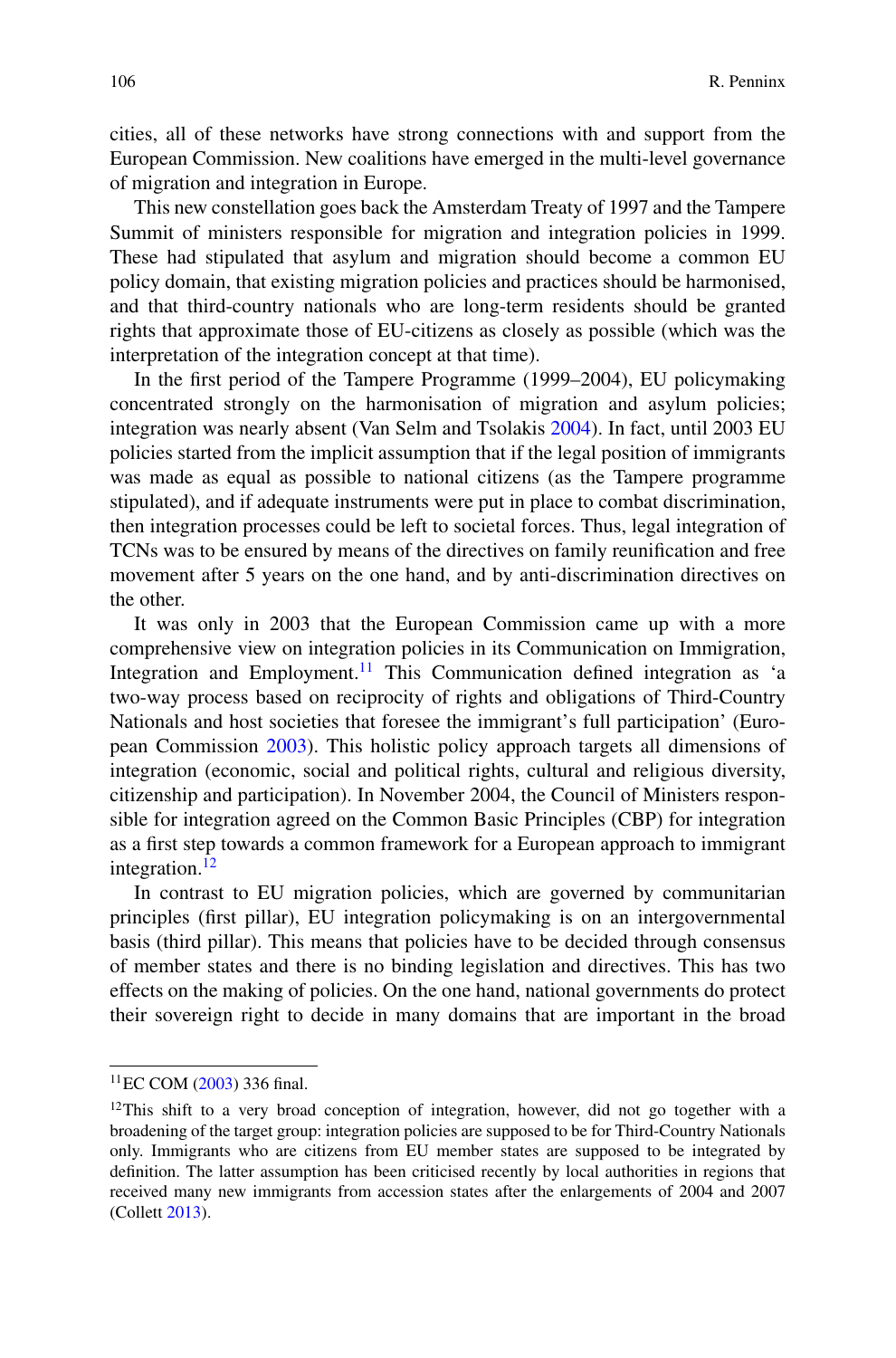concept of integration, like social security, education, housing and health. In this sense, EU integration policies are clearly 'soft' policies and limited to what national governments allow them to be. On the other hand, through intergovernmental policymaking national governments may also try to transpose their national policies to the EU-level. Since 2004 some West European countries, for example, have increasingly 'uploaded'<sup>[13](#page-9-0)</sup> their cultural integration requirements for new Thirdcountry immigrants to EU-integration policies. What had started in the Netherlands as voluntary toolkit programmes for early reception at the local level in the 1990s became mandatory national civic integration courses in the 2000s, and these gained currency in other EU member states after 2004, including testing and sanctions.

Although this specific mechanism of policymaking and implementation is 'soft' – the method is called the 'open method of coordination' – the European Commission has managed to get agreement on some influential practical tools for concrete action. From 2004 to 2006 the INTI- programme (Integration of Third-Country Nationals) financed action and research, followed by two more substantial funds running from 2007 to 2013: firstly the European Integration Fund (EIF), and secondly the European Refugee Fund (ERF), designed especially to compensate states for their efforts regarding the reception and integration of refugees. For the European Commission as a policymaker, these funds are important, since they create direct relations between the EU and local and regional authorities (and their policies) on the one hand, and non-governmental civil society partners at all levels on the other.

It is against this new constellation of the multi-level governance of integration that a new coalition between the European Commission and new networks of European cities came into existence shortly after 2004. That new constellation is also the reason why most of the network initiatives of cities for integration policies – though not all of them<sup>14</sup> – are networks of European cities exclusively. I will describe the four most important networks (and the involvement of research in these initiatives) below.

The first is the CLIP-Network (*Cities for Local Integration Policies*[15\)](#page-9-2), established as a European Network of cities in 2006 by the Congress of Local and Regional Authorities of the Council of Europe, the City of Stuttgart and Eurofound.[16](#page-9-3) It comprises some 30 European cities. The basic idea of the CLIP-project

<span id="page-9-0"></span><sup>&</sup>lt;sup>13</sup>Hannelore Goeman uses this term in her analysis of the constitution of integration policies at the EU level: Goeman [2012.](#page-15-17) See also Guild et al. [2009.](#page-15-18)

<span id="page-9-1"></span><sup>&</sup>lt;sup>14</sup>The Cities of Migration project [\(http://citiesofmigration.ca\)](http://citiesofmigration.ca) is an initiative taken by the Canadian Maytree Foundation. It is a project rather than a network. Cities of Migration does not have members. Cities are invited to (mostly virtually) share their experiences and learn from each other. The Cities of Migration project's main instrument is its website. The Cities of Migration project is now supported by a dozen private foundations from Europe, North America and elsewhere.

<span id="page-9-2"></span><sup>1</sup>[5http://www.eurofound.europa.eu/areas/populationandsociety/clip.htm](http://www.eurofound.europa.eu/areas/populationandsociety/clip.htm)

<span id="page-9-3"></span><sup>&</sup>lt;sup>16</sup>The European Foundation for the Improvement of Living and Working Conditions (Eurofound) is a tripartite European Union Agency, whose role is to provide knowledge in the area of social and work-related policies.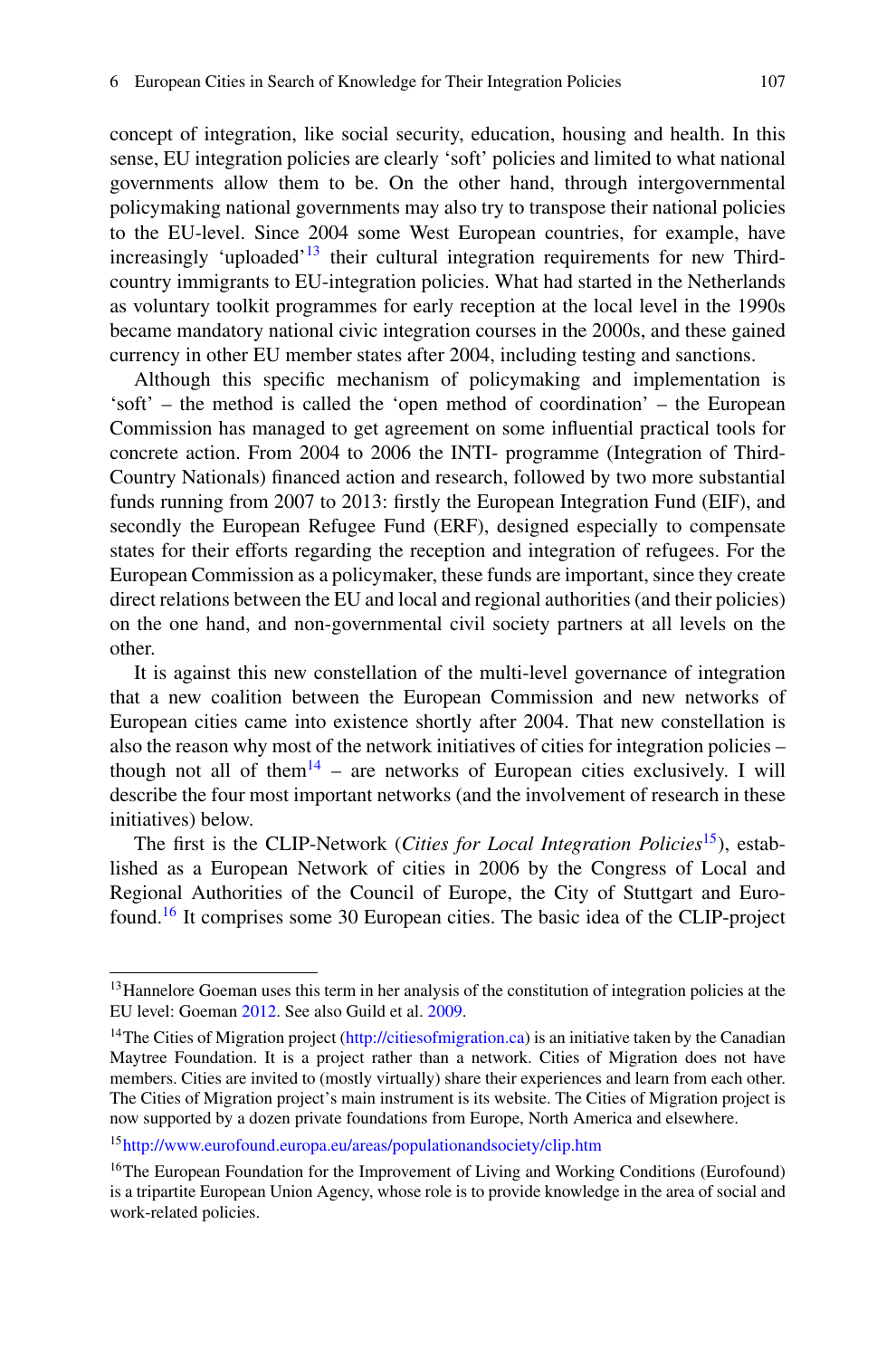is to learn by exchanging knowledge and experience between cities. This is done in a systematic process involving research institutes that collect material on integration policies in the participating cities. Five research institutes of the IMISCOE Network of Excellence<sup>[17](#page-10-0)</sup> have been engaged to do case studies in each of the cities and to compare these cases. The project is organised as a suite of consecutive modules in which specific aspects of local integration policy are studied empirically and compared systematically. The first module was on housing for immigrants (Bosswick et al. [2007\)](#page-14-9), the second on diversity policies in employment and service provision (Spencer [2008\)](#page-16-17), the third on inter-group relations (Lüken-Klassen and Heckmann [2010\)](#page-15-19), and the fourth on immigrant entrepreneurship (Rath et al. [2011\)](#page-16-18). Each module generated some 25–30 case studies, one comparative synthesis report<sup>[18](#page-10-1)</sup> and specific policy briefs. Each module was followed by a conference in which the results were discussed among the cities involved and with a wider interested audience. CLIP was funded from 2006 to 2012 by the European Foundation. The CLIP materials focus strongly on policy practices in particular subdomains of integration policies, enabling analysis of the complete chain from policy formulation to implementation and results, showing the often strong dependence of such policies on the functioning of general institutions at the local and national levels. It also gives important insights into the administrative and bureaucratic mechanisms involved in policymaking and implementation.

The second network is *Integrating Cities*, [19](#page-10-2) a project (also since 2006) carried out by Eurocities, a large network of some 140 major European cities. Integrating Cities can be seen as a policy dialogue between Eurocities and the European Commission. The most important platform for dialogue between cities and the European Commission are the Integrating Cities Conferences (2008–2013 in Rotterdam, Milano, Berlin, London, Amsterdam and Tampere). The network has developed the Eurocities Charter on Integrating Cities as a programme for city governance.

In terms of searching for relevant knowledge, Eurocities has implemented a number of EU-funded projects on local integration as well as initiatives from the Eurocities' Working Group on Migration and Integration. The oldest of these projects was the *INTI-Cities* project that ran for 18 months during 2007–2009. The project was about 'Benchmarking Integration Governance in European Cities': peer reviews were used to assess integration policies in European cities. By measuring policies against a benchmark of high standards, it aimed at delivering expert-

<span id="page-10-0"></span><sup>&</sup>lt;sup>17</sup>The five institutes involved in CLIP are the European Forum for Migration Studies (EFMS) at the University of Bamberg, the Centre on Migration Policy and Society (COMPAS) at the University of Oxford, the Institute for Migration and Ethnic Studies (IMES) of the University of Amsterdam, the Austrian Academy of Sciences and the Centre for Ethnic and Migration Studies (CEDEM) of the University of Liège.

<span id="page-10-1"></span><sup>&</sup>lt;sup>18</sup>These case studies are available in the e-library of the European Urban Knowledge Network (EUKN: [www.eukn.org\)](www.eukn.org) and on the website of the European Foundation [\(www.eurofound.europa.](www.eurofound.europa.eu) [eu\)](www.eurofound.europa.eu). The comparative synthesis reports are published by the Council of Europe and at [www.](www.eurofound.europa.eu) [eurofound.europa.eu](www.eurofound.europa.eu)

<span id="page-10-2"></span><sup>1</sup>[9www.integratingcities.eu/](www.integratingcities.eu/)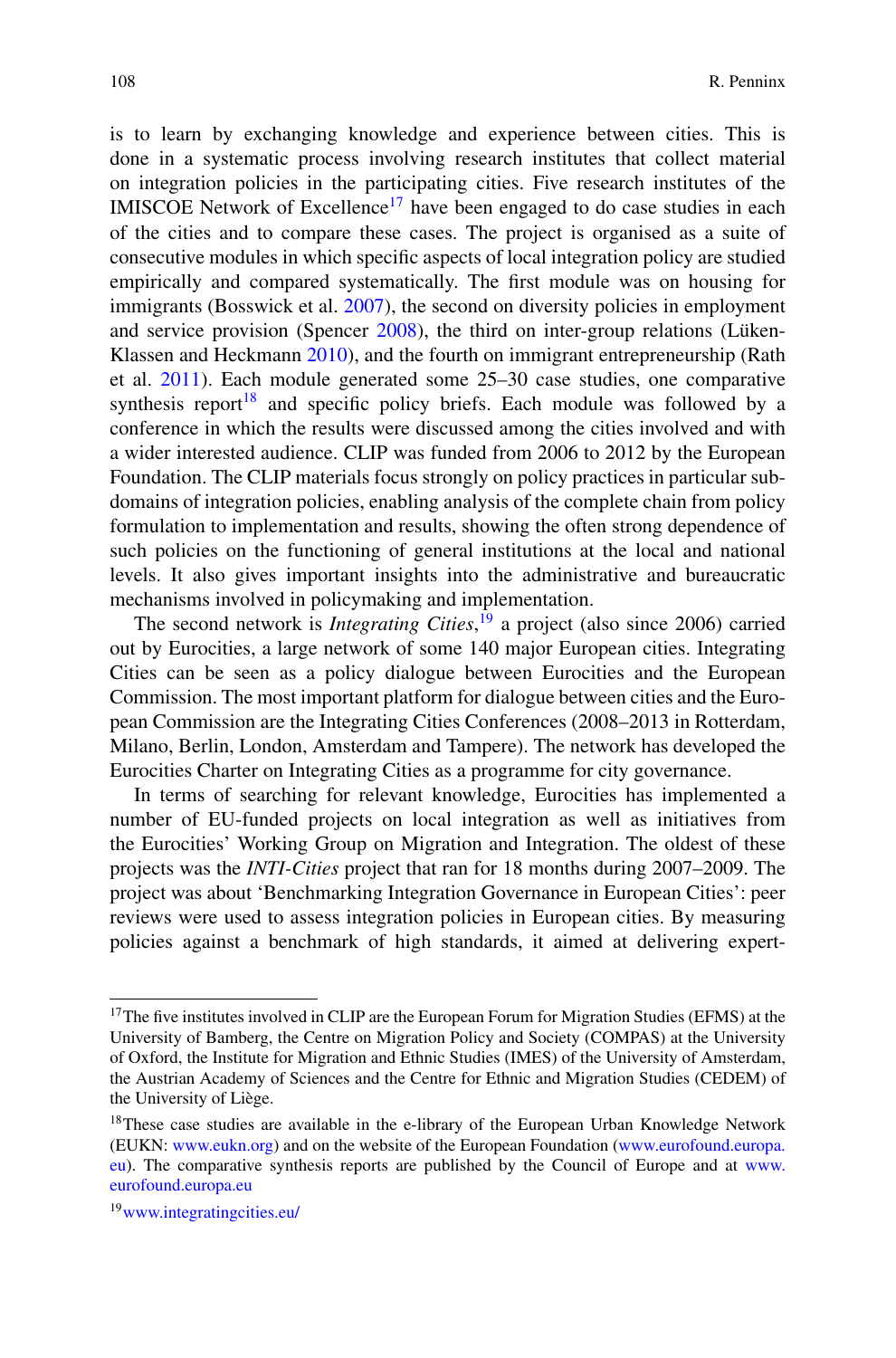validated, comparative knowledge on local practices in twelve cities from nine EU member states. Four dimensions of integration policy were assessed:

- 1. General governance arrangements in the field of migrant integration;
- 2. Policies in support of individual migrant empowerment;
- 3. Structures and effectiveness in administrative cooperation;
- 4. Policies creating and supporting partnerships with civil society and migrant associations.

The final report (Niessen and Kirchberger [2009\)](#page-16-19) summarises benchmarks and recommendations.

The INTI-project was followed by the *DIVE-project* that had a different and narrower focus on the promotion of diversity and equality in local policies, examining how cities and municipalities can effectively implement diversity policies in management and employment policies led by principles of equality. The project was co-financed by the European Integration Fund. The project resorted again to the methodology of benchmarking and peer reviewing:

- 1. A set of four benchmarks with regard to the four key responsibilities of cities in promoting mutual accommodation were designed: municipalities as policymakers, employers, service providers and buyers of goods and services;
- 2. Empirical research was carried out on local integration policies through peerreviews in four major European cities (Berlin, Rome, Amsterdam and Leeds), involving senior city officials with relevant responsibilities;
- 3. The benchmark report that resulted from this exercise was shared with actors across Europe. It nurtured the Integrating Cities conferences of Berlin 2009 and London 2010 and contributed to the Cities' charter on the role of local government in the integration of migrants.<sup>[20](#page-11-0)</sup>

The results of the project were published in the report 'Cities Accommodating Diversity' (Moloney and Kirchberger [2010\)](#page-15-20).

The *MIXITIES-project* (Making integration work in Europe's cities 2010–2012) built on the work developed by the INTI- and DIVE-projects. It aimed to develop peer reviews, structured exchange workshops, and toolkits to support cities in delivering the commitments of the Charter. The project focused on three key areas, namely anti-discrimination policy, diversity competences in public services and introductory courses for newcomers. Peer reviews were held on each of these themes respectively in the cities of Gent, Barcelona and Stockholm in 2011. The project's findings and recommendations were presented at the Integrating Cities conference held in Amsterdam in March 2012.

<span id="page-11-0"></span><sup>&</sup>lt;sup>20</sup>The Integrating Cities Charter, launched in 2010, commits signatories to fully acknowledge the presence of migrants in their roles as policymakers, service providers, employers and buyers of goods and services. By September 2013, 30 European cities have signed the charter, which is complemented by a process of monitoring and peer learning.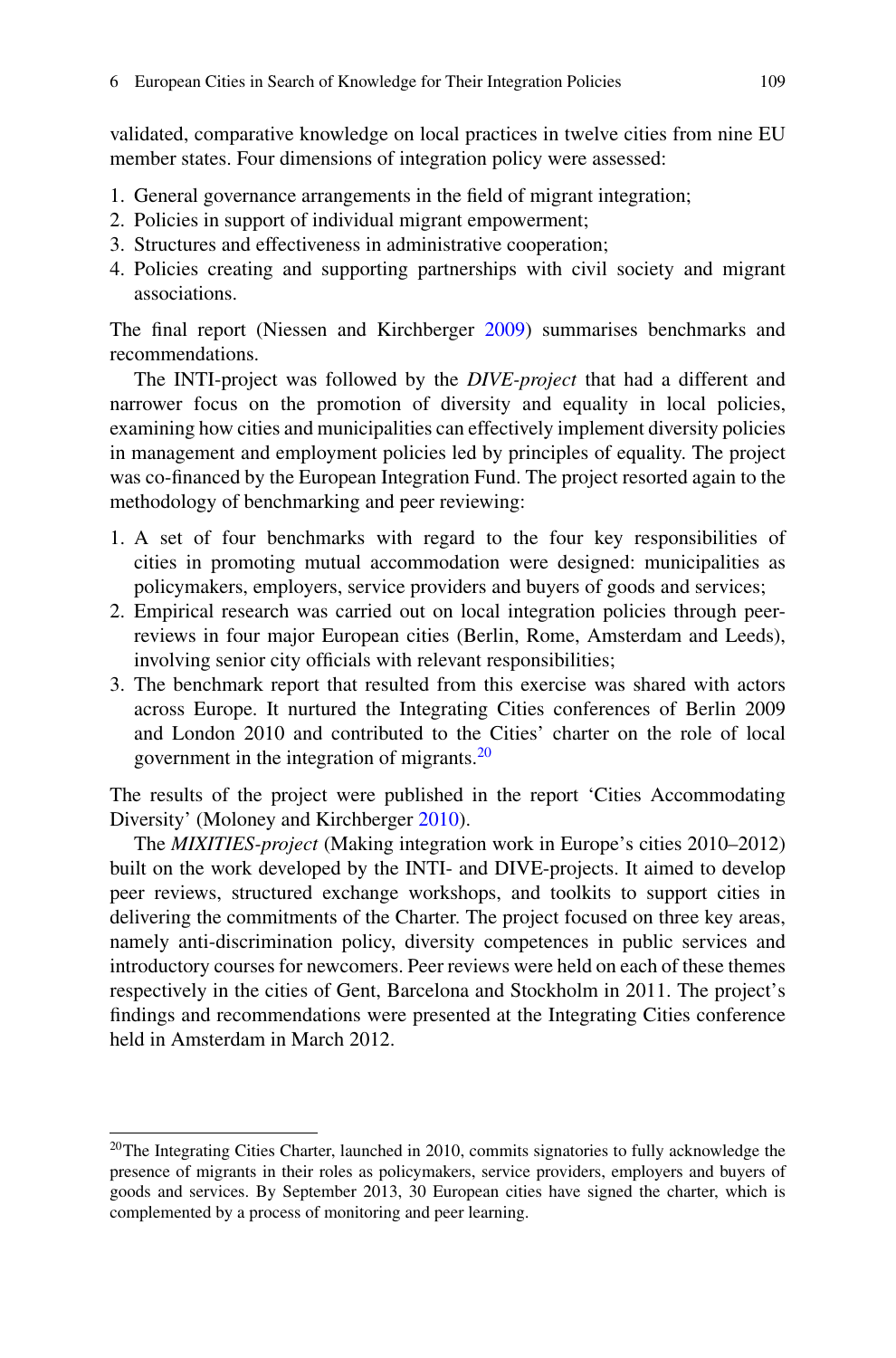The third network is *Intercultural Cities*, [21](#page-12-0) a joint action of the Council of Europe and the European Commission started in 2008. It emerged from the White Paper on Intercultural Dialogue that the Council of Europe had submitted for the European Year of Intercultural Dialogue in that same year. The concept of the Intercultural City was developed earlier by the British think-tank Comedia. In 2004, Comedia conducted a 2 year research programme in the UK, United States, Australia, New Zealand and Norway entitled 'The Intercultural City: Making the Most of Diversity'. It looked at cultural diversity as a source of innovation, creativity and entrepreneurship and how increased intercultural dialogue, exchange and activity can be the catalyst for such a process (Wood [2009\)](#page-17-2).

The Intercultural Cities strategy is a management strategy that publicly advocates respect for diversity and a pluralistic city identity. The Intercultural Cities Programme was developed and first applied in eleven European pilot cities and has evolved since then. The Programme develops tools such as the Intercultural Cities Index for cities to evaluate and develop their policies. It organises international conferences for cities to exchange experience.

The fourth network is a more specific horizontal cooperation initiative, the *European Coalition of Cities Against Racism* (ECCAR<sup>22</sup>) established in 2004 upon the initiative of UNESCO. The aim of this coalition of cities is to share experiences in order to improve policies to fight racism, discrimination and xenophobia. Since 2008, its annual general conference is the main tool for exchange between cities. In the meantime, 104 municipalities from 22 European countries have joined the network and adopted the 'Ten-Point-Plan of Action'.

These four European networks described above are all networks that have built up some form of organisation and continuity of cooperation. But apart from these, there have been numerous forms of cooperation of cities that have existed only during the period that they have been funded (mostly by EU-funds). Examples are ELCI – *European Local Cooperation for Integration* (2010)<sup>[23](#page-12-2)</sup> – an 18-month project funded by the European Integration Fund that aims to promote knowledge and understanding of the valuable role that migrant organisations could play in integration process. Another example is DELI – *Diversity in the Economy and Local Integration* – financed by the Council of Europe and the EIF. It focuses on migrant-owned small and medium size enterprises in the local economy. If we were to scrutinise the long list of projects funded by the ERF, the EIF and also the ESF (European Social Fund) for material relating to local integration of migrants, we would certainly find many more. The ESF in particular has funded a number of projects on local labour market integration and on entrepreneurship in which (im-)migrants have a significant place.

<span id="page-12-0"></span><sup>2</sup>[1http://www.coe.int/t/dg4/cultureheritage/culture/Cities/](http://www.coe.int/t/dg4/cultureheritage/culture/Cities/)

<span id="page-12-1"></span><sup>2</sup>[2http://www.citiesagainstracism.org/ICCAR.6.0.html](http://www.citiesagainstracism.org/ICCAR.6.0.html)

<span id="page-12-2"></span><sup>2</sup>[3http://menedek.hu/](http://menedek.hu/)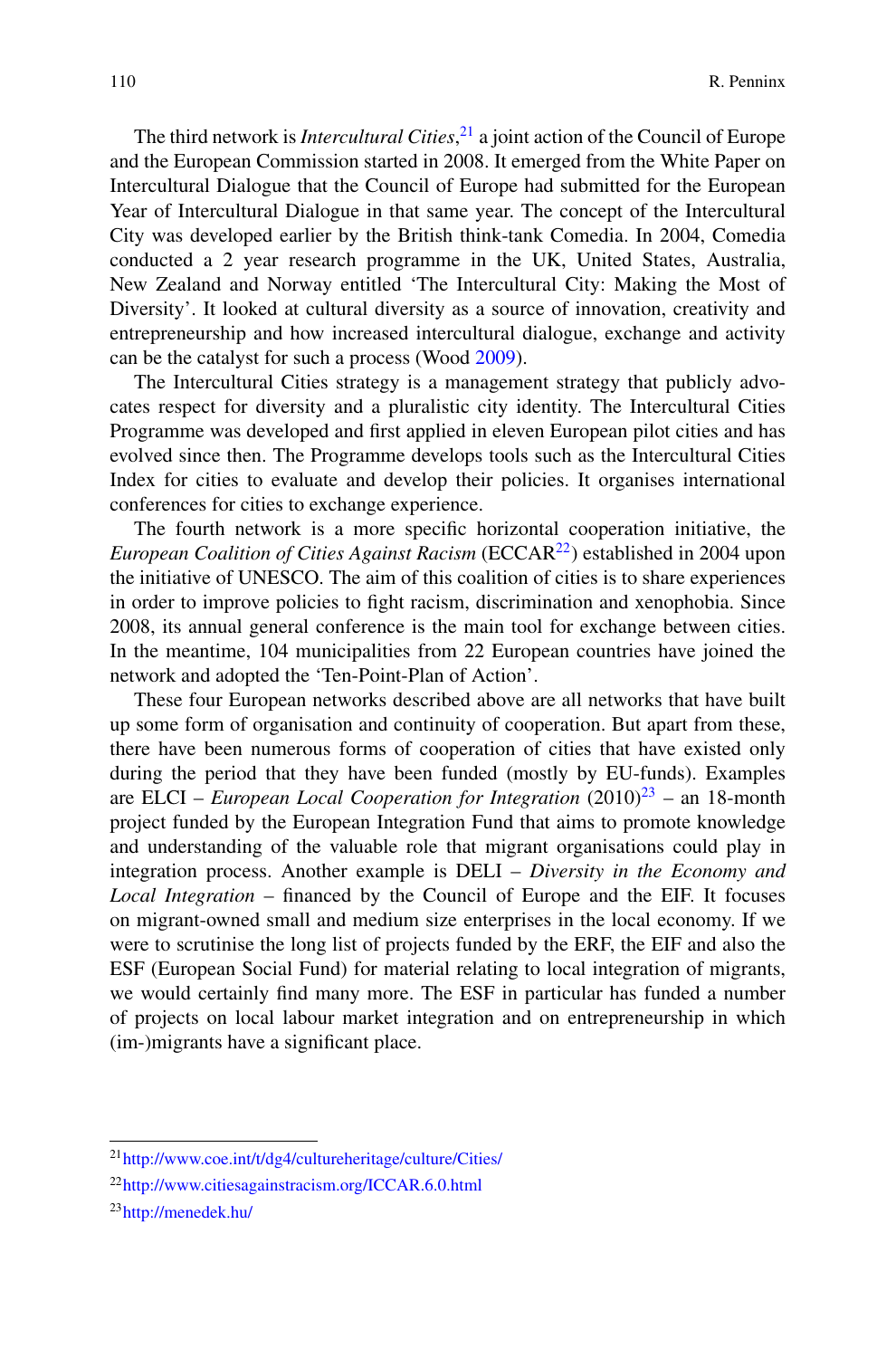#### **6.5 Conclusions**

This brief exploration of local research-policy dialogues in European cities and municipalities leads me to the following conclusions and hypotheses for further, more systematic research. The first is that – at first sight – local research-policy dialogues as such are nearly invisible in the international literature, but their existence turns out to be much older and more concrete if we turn to the local and national grey literature and to sources close to the partners involved: i.e. cities and their policymakers (and policy documents) on the one hand, and researchers and their institutes on the other. Obviously, much of what is produced in the context of local research-policy dialogues has to be made with more modest means than what is financed at the national level; it is also published in less well-known outlets, mostly in the local language. As a consequence, it does not reach a wider (international) audience.

Secondly, the above exploration suggests that – at least historically – cities and municipalities are more likely to start integration policies and use research (or any other form of systematic knowledge) to underpin their local policies when they are stimulated and supported to do so by higher level governance. The relatively strong and early development of local research-policy-relations in the Netherlands is clearly related to active national integration policies since the beginning of the 1980s. A comparably favourable situation may also have stimulated cities in Sweden in the 1980s and 1990s to develop local policy-research-dialogues. In terms of the functions of research, the data on Dutch cities suggests that – given the national framing of policies – cities used research primarily for instrumentation of policies in the beginning and monitoring and evaluation thereafter.

While an active integration policy at the national level might thus increase the probability of a local research-policy nexus emerging, the absence of such a national policy does not prevent cities from developing local integration policies. A significant number of European cities did so, often using research and initiating research-policy dialogues. Contrary to Dutch and Swedish cities in the 1980s and 1990s, the case of Swiss cities in the late 1990s suggests that, particularly in the beginning, such (externally commissioned) research did fulfil the function that research normally has in the first phase of a policy cycle, namely in recognising and defining problems and setting the frame for local policies.

The above exploration has thus established the existence of local research-policy dialogues in European cities on a larger scale than was known before and in diverse regions of Europe. The material, however, is still too scant to make substantial statements neither on the frequency of such local dialogues, nor on their continuity over time. As to the latter, I would venture the hypothesis that more continuous forms of local dialogues have developed in those cities in which the interest in integration policies developed simultaneously both in local universities or research institutes and among local politicians and civil servants. Those cities seem, however, to be exceptional. Most local research-policy-dialogues, one may hypothesise, are incidental and short term.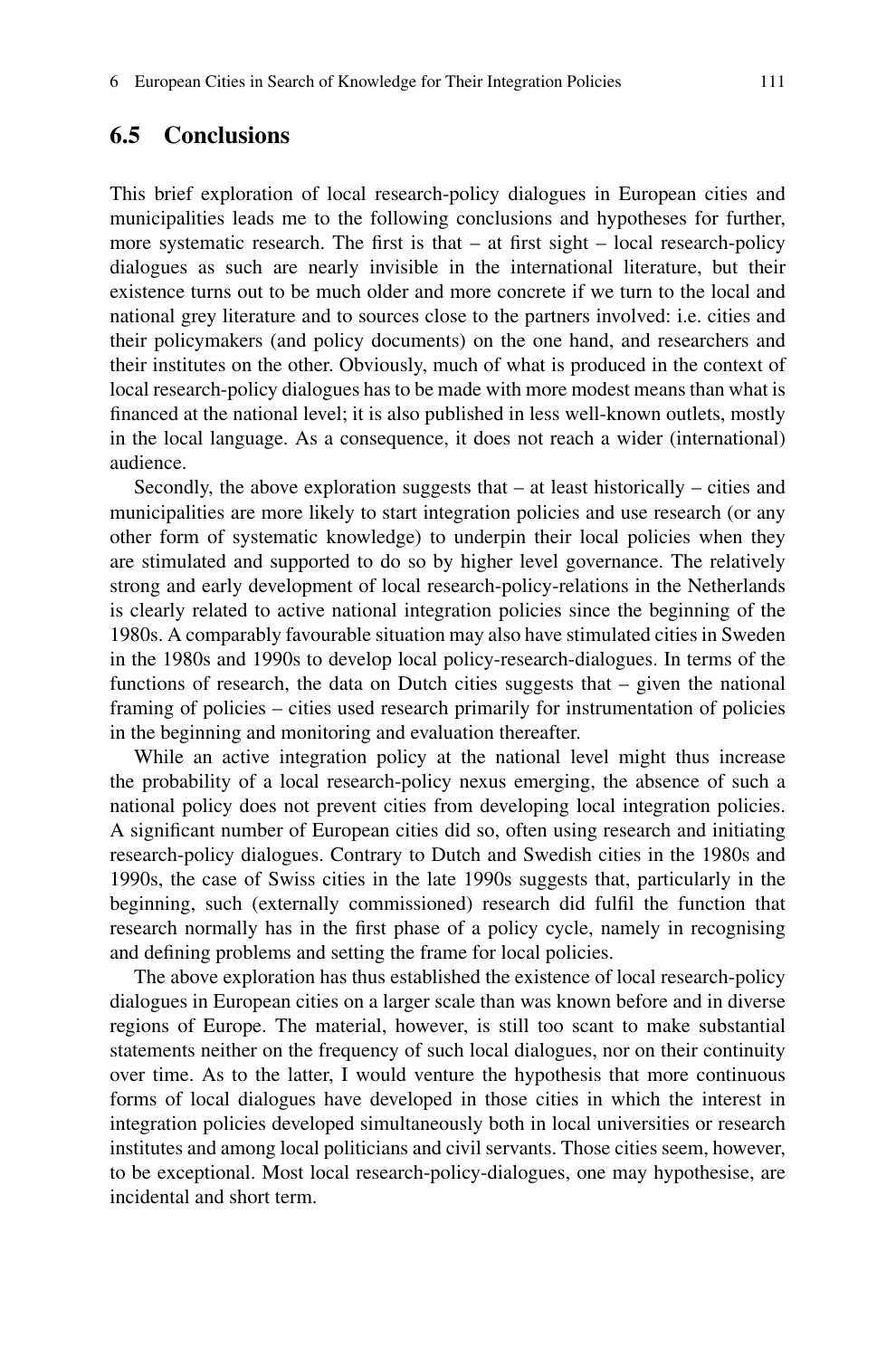The relevance of what happens at the other levels of the increasingly multilevel governance of integration in Europe becomes clear after the European Union initiated its own integration policy in 2003. Although the European Commission has a very specific definition of integration and of target groups (which is certainly not always shared by cities), increasingly direct policy cooperation has come into existence between the European Commission and local authorities, bypassing the national governance level. In that new constellation of multi-level governance, an interesting form of research-policy dialogues has mushroomed: networks of European cities that evaluate and share their own practical knowledge, assisted in that process by researchers, and financed by the European Commission. A systematic study of what has been produced in three of these networks, Cities for Local Integration Policies, Integrating Cities and Intercultural Cities, would teach us a lot about local policy-research relations as these have evolved in the last decade, both in terms of the individual cities involved and in terms of their cross-national cooperation.

**Open Access** This chapter is distributed under the terms of the Creative Commons Attribution Noncommercial License, which permits any noncommercial use, distribution, and reproduction in any medium, provided the original author(s) and source are credited.

#### **References**

- <span id="page-14-5"></span>Alexander, M. (2003). *Host-stranger relations in Rome, Tel Aviv, Paris and Amsterdam: A comparison of local policies toward migrants*. PhD thesis, Universiteit van Amsterdam, Amsterdam.
- <span id="page-14-4"></span>Alexander, M. (2004). Comparing local policies towards migrants: An analytical framework, a typology and preliminary survey results. In R. Penninx, K. Kraal, M. Martiniello, & S. Vertovec (Eds.), *Citizenship in European cities. Immigrants, local politics and integration policies* (pp. 57–84). Aldershot: Ashgate.
- <span id="page-14-6"></span>Alexander, M. (2007). *Cities and labour immigration. Comparing policy responses in Amsterdam, Paris, Rome and Tel Aviv*. Aldershot: Ashgate.
- <span id="page-14-8"></span>Begert, U. (2005). Städteleitbild und migrationspolitische Erfahrungen der stadt Bern. In G. D'Amato & B. Gerber (Eds.), *Herausforderung Integration. Städtische Migrationspolitik in der Schweiz und in Europa* (pp. 93–99). Zürich: Seismo Verlag.
- <span id="page-14-7"></span>Bestuurlijk Overleg Stadsdelen Amsterdam. (1998). *Ethnic minorities and local government. Report of the conference'.* 22 and 23 January 1998, Bestuurlijk Overleg Stadsdelen, Amsterdam.
- <span id="page-14-0"></span>Blommaert, J., & Martiniello, M. (1996). Ethnic mobilisation, multiculturalism and the political process in two Belgian cities: Antwerp and Liège. *Innovation, 9*(1), 51–73.
- <span id="page-14-3"></span>Body-Gendrot, S. (2000). *The social control of cities?* Oxford: Blackwell.
- <span id="page-14-1"></span>Bommes, M., & Morawska, E. (2005). *International migration research. Constructions, omissions and the promises of interdisciplinarity*. Aldershot: Ashgate.
- <span id="page-14-9"></span>Bosswick, W., Lüken-Klaßen, D., & Heckmann, F. (2007). *Housing and integration of migrants in Europe.* Strasbourg: Council of Europe.
- <span id="page-14-2"></span>Bousetta, H. (2001). *Immigration, post-immigration policies and the political mobilisation of ethnic minorities: A comparative case study of Moroccans in four European cities.* PhD dissertation, KUB, Brussels.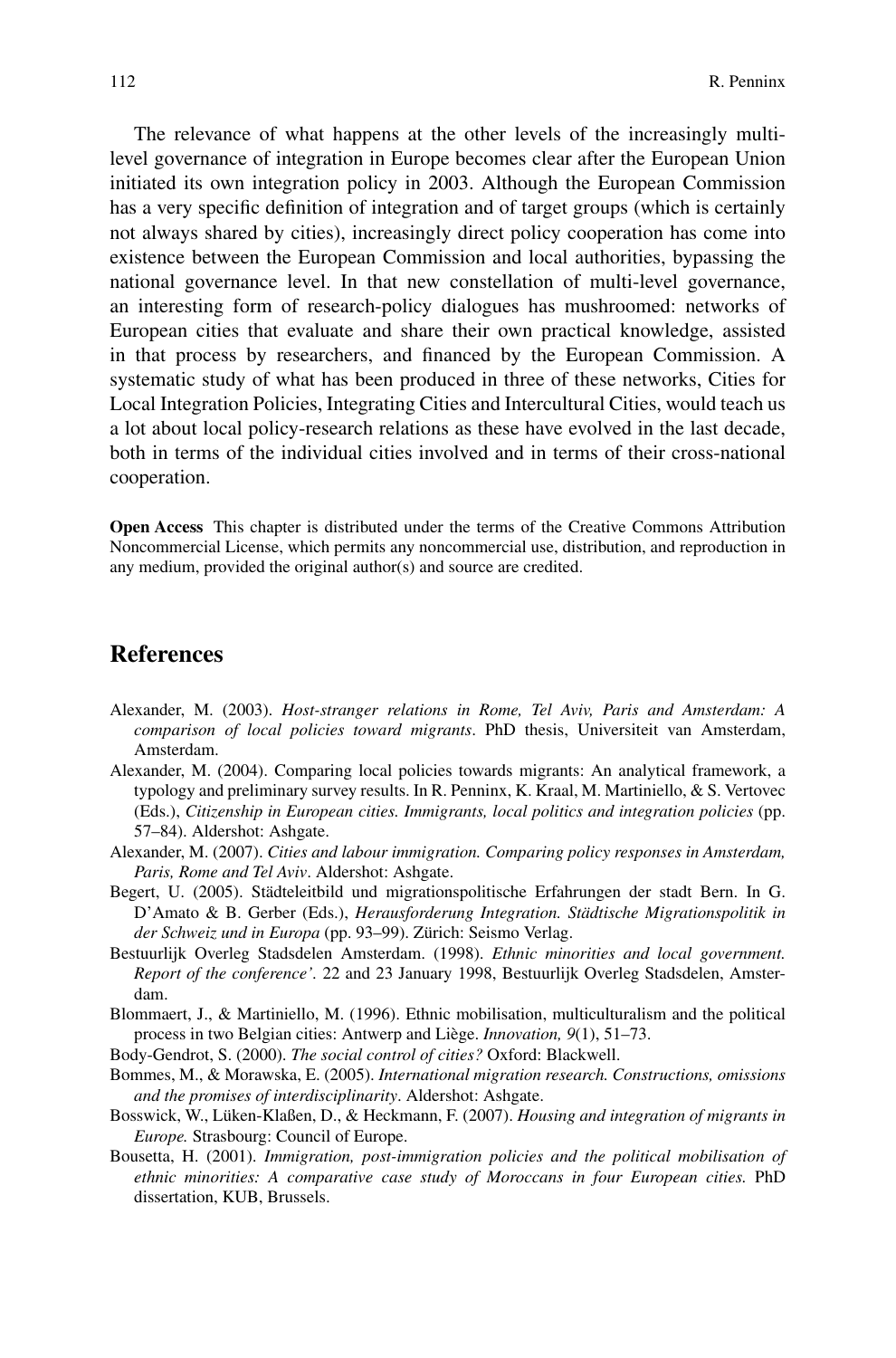- <span id="page-15-8"></span>Caponio, T., & Borkert, M. (2010). *The local dimension of migration policymaking*. Amsterdam: Amsterdam University Press.
- <span id="page-15-16"></span>Collett, E. (2013). *The integration needs of mobile EU citizens: Impediments and opportunities*. Brussels: Migration Policy Institute Europe.
- <span id="page-15-12"></span>Commissie van Deskundigen. (1998). *Amsterdam heeft de wereld in huis. Advies van de commissie van deskundigen Herziening Minderhedenbeleid van de gemeente Amsterdam*. Amsterdam: Gemeente Amsterdam.
- <span id="page-15-13"></span>D'Amato, G., & Gerber, B. (Eds.). (2005). *Herausforderung Integration. Städtische Migrationspolitik in der Schweiz und in Europa*. Zürich: Seismo Verlag.
- <span id="page-15-3"></span>Entzinger, H., & Scholten, P. (2014). The interplay of knowledge production and policymaking: A comparative analysis of research and policymaking on migrant integration in Germany and the Netherlands. *Journal of Comparative Policy Analysis, 18*, 1–15.
- <span id="page-15-15"></span>European Commission. (2003). *Communication on immigration, integration and employment*, 3 June. EC COM (2003) 336 final.
- <span id="page-15-2"></span>Favell, A. (1998). *Philosophies of integration. Immigration and the idea of citizenship in France and Britain*. London: Macmillan.
- <span id="page-15-4"></span>Fennema, M., & Tillie, J. (2004). Do immigrant policies matter? Ethnic civic communities and immigrant policies in Amsterdam, Liège and Zurich. In R. Penninx, K. Kraal, M. Martiniello, & S. Vertovec (Eds.), *Citizenship in European cities. Immigrants, local politics and integration policies* (pp. 85–106). Aldershot: Ashgate.
- <span id="page-15-1"></span>Garbaye, R. (2000). Ethnic minorities, cities and institutions: A comparison of the modes of management of ethnic diversity of a French and a British city. In R. Koopmans & P. Statham (Eds.), *Challenging immigration and ethnic relations politics: Comparative European perspectives* (pp. 283–311). Oxford: Oxford University Press.
- <span id="page-15-9"></span>Gesemann, F., & Roth, R. (Eds.). (2009). *Lokale Integrationspolitik in der Einwanderungsgesellschaft – Migration und Integration als Herausforderung von Kommunen*. Wiesbaden: VS Verlag für Sozialwissenschaften.
- <span id="page-15-17"></span>Goeman, H. (2012). *Integrating integration. The constitution of a EU policy domain on migrant integration.* PhD thesis, Vrije Universiteit Brussel, Brussel.
- <span id="page-15-18"></span>Guild, E., Groenendijk, K., & Carrera, S. (Eds.). (2009). *Illiberal liberal states: Immigration, citizenship and integration in the EU*. Farnham: Ashgate.
- <span id="page-15-11"></span>Hammar, T. (2004). Research and politics in Swedish immigration management 1965–1984. In M. Jandl & I. Stacher (Eds.), *Towards a multilateral migration regime. Special anniversary edition dedicated to Jonas Widgren* (pp. 11–34). Vienna: ICMPD.
- <span id="page-15-0"></span>Ireland, P. (1994). *The policy challenge of diversity: Immigrant politics in France and Switzerland*. Cambridge: Harvard University Press.
- <span id="page-15-14"></span>Kessler, T. (2005). Das Integrationsleitbild des Kantons Basel-Stadt. In G. D'Amato & B. Gerber (Eds.), *Herausforderung Integration. Städtische Migrationspolitik in der Schweiz und in Europa* (pp. 104–111). Zürich: Seismo Verlag.
- <span id="page-15-19"></span>Lüken-Klassen, D., & Heckmann, F. (2010). *Intercultural policies in European cities*. Strasbourg: Council of Europe.
- <span id="page-15-5"></span>Maussen, M. (2009). *Constructing mosques. The governance of Islam in France and the Netherlands.* PhD thesis, University of Amsterdam, AISSR.
- <span id="page-15-10"></span>Ministerie van Binnenlandse Zaken. (1980). *Regeringsreactie op het rapport "Etnische minderheden" van de Wetenschappelijke Raad voor het Regeringsbeleid*. Den Haag: Min. van BiZa.
- <span id="page-15-20"></span>Moloney, Th., & Kirchberger, A. (2010). *Cities accommodating diversity: Findings and recommendations from the peer review project "Diversity and Equality in European Cities".* At [http://](http://www.migpolgroup.com/public/docs/171.CitiesAccommodatingDiversity_DIVE_22.02.10.pdf) [www.migpolgroup.com/public/docs/171.CitiesAccommodatingDiversity\\_DIVE\\_22.02.10.pdf](http://www.migpolgroup.com/public/docs/171.CitiesAccommodatingDiversity_DIVE_22.02.10.pdf)
- <span id="page-15-6"></span>Moore, D. (2001). *Ethnicité et Politique de la Ville en France et en Grande-Bretagne*. Paris: L'Harmattan.
- <span id="page-15-7"></span>Moore, D. (2004). In R. Penninx, K. Kraal, M. Martiniello, & S. Vertovec (Eds.), *Citizenship in European cities. Immigrants, local politics and integration policies* (pp. 127–138). Aldershot: Ashgate.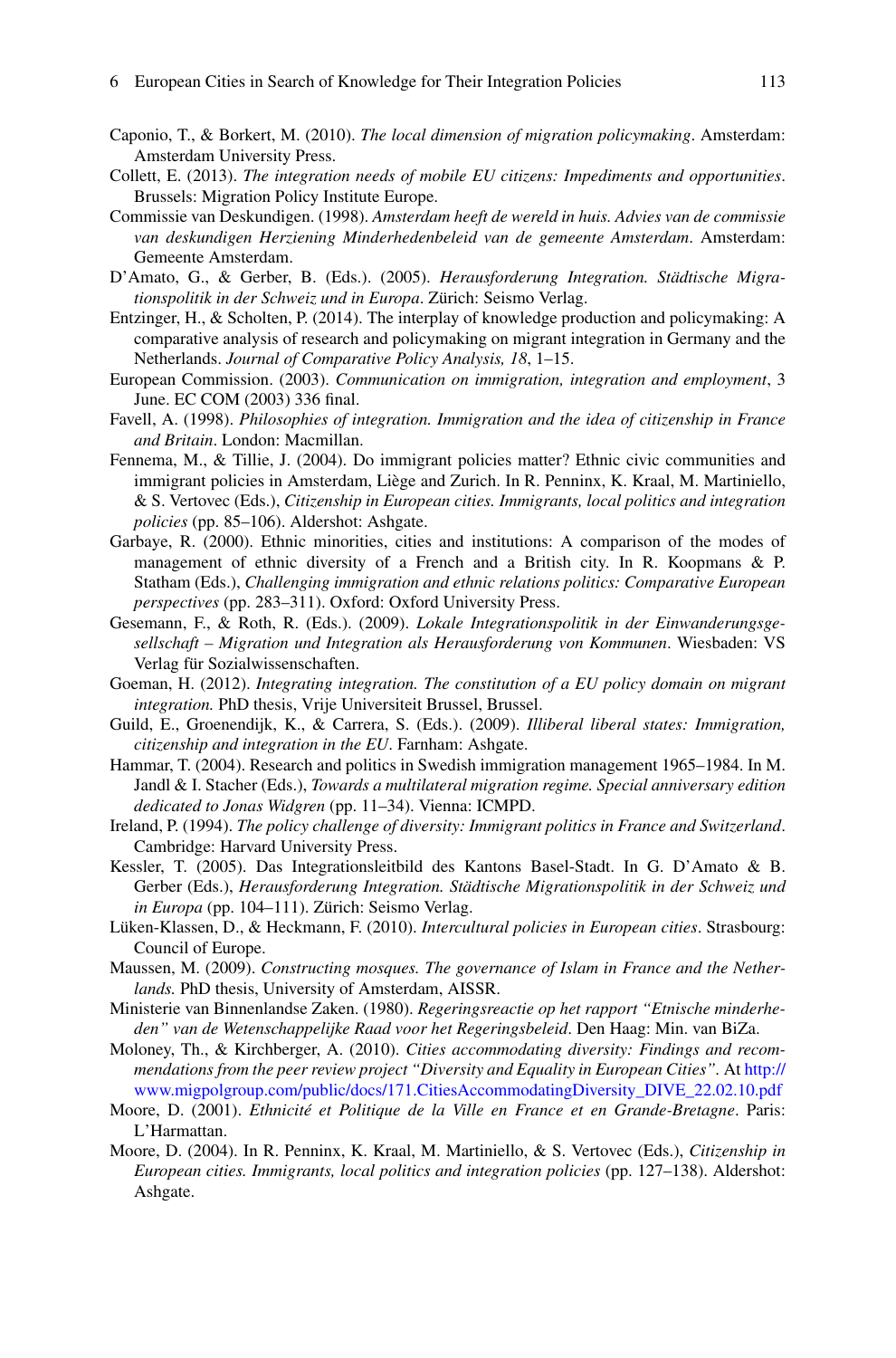- <span id="page-16-3"></span>Musterd, S., Ostendorf, W., & Breebaart, M. (1998). *Multi-ethnic metropolis: Patterns and policies*. Amsterdam: Kluwer Academic Publishers.
- <span id="page-16-19"></span>Niessen, J., & Kirchberger, A. (2009). *Strategic thinking on equality and mobility. INTI-cities: Key findings and recommendations for European-level policy makers.* At: [http://www.archive.](http://www.archive.migpolgroup.com/public/docs/150.INTI-Cities_MPG_Presentation_BenchmarkingReport_28.01.09.pdf) [migpolgroup.com/public/docs/150.INTI-Cities\\_MPG\\_Presentation\\_BenchmarkingReport\\_28.](http://www.archive.migpolgroup.com/public/docs/150.INTI-Cities_MPG_Presentation_BenchmarkingReport_28.01.09.pdf) [01.09.pdf](http://www.archive.migpolgroup.com/public/docs/150.INTI-Cities_MPG_Presentation_BenchmarkingReport_28.01.09.pdf)
- <span id="page-16-7"></span>Penninx, R. (1988). *Wie betaalt, bepaalt? De ontwikkeling en programmering van onderzoek naar migranten, etnische minderheden en woonwagenbewoners 1955–1985*. Amsterdam: SGI-reeks.
- <span id="page-16-8"></span>Penninx, R. (2005a). Integration of migrants: Economic, social, cultural and political dimensions. In M. Macura, A. L. MacDonald, & W. Haug (Eds.), *The new demographic regime: Population challenges and policy responses* (pp. 137–152). New York/Geneva: United Nations.
- <span id="page-16-9"></span>Penninx, R. (2005b). 'Integratiebeleid in Angers, Haarlem en Osnabrück: visies, strategieën en de praktijk' (pp. 9–16), 'Integrationspolitik in Angers, Haarlem en Osnabrück: Ansichten, Strategien und Praxis' (pp. 43–52), 'Politique d'integration à Angers, Haarlem en Osnabrück: points de vue, stratégies et pratique' (pp. 77–86). In *Multiculturalité et Integration à Angers, Haarlem et Osnabrück, Multiculturaliteit en Integratie in Angers, Haarlem et Osnabrück, Multiculturalität und Integration in Angers, Haarlem et Osnabrück*, Haarlem: Gemeente Haarlem. Also published on: [http://www.eukn.org/netherlands/themes/Urban\\_Policy/Social\\_](http://www.eukn.org/netherlands/themes/Urban_Policy/Social_inclusion_and_integration/Integration_of_social_groups/multiculturality-in-angers-haarlem-and-osnabruck_1024.html) [inclusion\\_and\\_integration/Integration\\_of\\_social\\_groups/multiculturality-in-angers-haarlem](http://www.eukn.org/netherlands/themes/Urban_Policy/Social_inclusion_and_integration/Integration_of_social_groups/multiculturality-in-angers-haarlem-and-osnabruck_1024.html)[and-osnabruck\\_1024.html](http://www.eukn.org/netherlands/themes/Urban_Policy/Social_inclusion_and_integration/Integration_of_social_groups/multiculturality-in-angers-haarlem-and-osnabruck_1024.html)
- <span id="page-16-10"></span>Penninx, R. (2009). Vergleichende Studien zu Integrationspolitiken europäischer Städte. In F. Gesemann & R. Roth (Eds.), *Lokale Integrationspolitik in der Einwanderungsgesellschaft – Migration und Integration als Herausforderung von Kommunen* (pp. 611–634). Wiesbaden: VS Verlag für Sozialwissenschaften.
- <span id="page-16-6"></span>Penninx, R., Kraal, K., Martiniello, M., & Vertovec, S. (Eds.). (2004). *Citizenship in European cities. Immigrants, local politics and integration policies*. Aldershot: Ashgate.
- <span id="page-16-1"></span>Penninx, R., Berger, M., & Kraal, K. (Eds.). (2006). *The dynamics of international migration and settlement in Europe. A state of the art*. Amsterdam: Amsterdam University Press.
- <span id="page-16-4"></span>Rath, J., Penninx, R., Groenendijk, K., & Meyer, A. (2001). *Western Europe and its Islam*. Leiden/Boston/Cologne: Brill.
- <span id="page-16-18"></span>Rath, J., Swagerman, A., Krieger, H., Ludwinek, A., & Pickering, L. (2011). *Promoting ethnic entrepreneurship in European cities.* At: [http://www.eurofound.europa.eu/publications/](http://www.eurofound.europa.eu/publications/htmlfiles/ef1138.htm) [htmlfiles/ef1138.htm](http://www.eurofound.europa.eu/publications/htmlfiles/ef1138.htm)
- <span id="page-16-0"></span>Rex, J., & Samad, Y. (1996). Multiculturalism and political integration in Birmingham and Bradford. *Innovation, 9*(1), 11–31.
- <span id="page-16-5"></span>Rogers, A., & Tillie, J. (Eds.). (2001). *Multicultural policies and modes of citizenship in European cities*. Aldershot: Ashgate.
- <span id="page-16-15"></span>Scholten, P. (2013). Agenda dynamics and the multi-level governance of migrant integration: The case of Dutch migrant integration policies. *Policy Sciences, 46*, 217–236.
- <span id="page-16-12"></span>Slootman, M., & Tillie, J. (2006). *Processes of radicalisation – Why some Amsterdam Muslims become radicals*. Amsterdam: Institute for Migration and Ethnic Studies.
- <span id="page-16-17"></span>Spencer, S. (2008). *Equality and diversity in jobs and services: City policies for migrants in Europe*. Strasbourg: Council of Europe.
- <span id="page-16-2"></span>Thränhardt, D., & Bommes, M. (Eds.). (2010). *National paradigms of migration research*. Göttingen: V&R Unipress.
- <span id="page-16-14"></span>Tremp, J. (2005). Vom Integrationsleitbild zur Integrationspolitik der stadt Zürich. In G. D'Amato & B. Gerber (Eds.), *Herausforderung Integration. Städtische Migrationspolitik in der Schweiz und in Europa* (pp. 87–92). Zürich: Seismo Verlag.
- <span id="page-16-11"></span>Uniken Venema, P. (1986). *Overzicht gemeentelijk minderhedenonderzoek*. Leiden: ACOM.
- <span id="page-16-16"></span>Van Selm, J., & Tsolakis, E. (2004). *The enlargement of an 'area of freedom, security and justice': Managing migration in a European Union of 25 members*. Policy Brief, May 2004. Washington: Migration Policy Institute.
- <span id="page-16-13"></span>Wicker, H.-R. (2003). Einleitung: Migration, Migrationspolitik und Migrationsforschung. In H.-R. Wicker, W. Haug, & R. Fibbi (Eds.), *Migration und die Schweiz* (pp. 12–62). Zürich: Seismo.